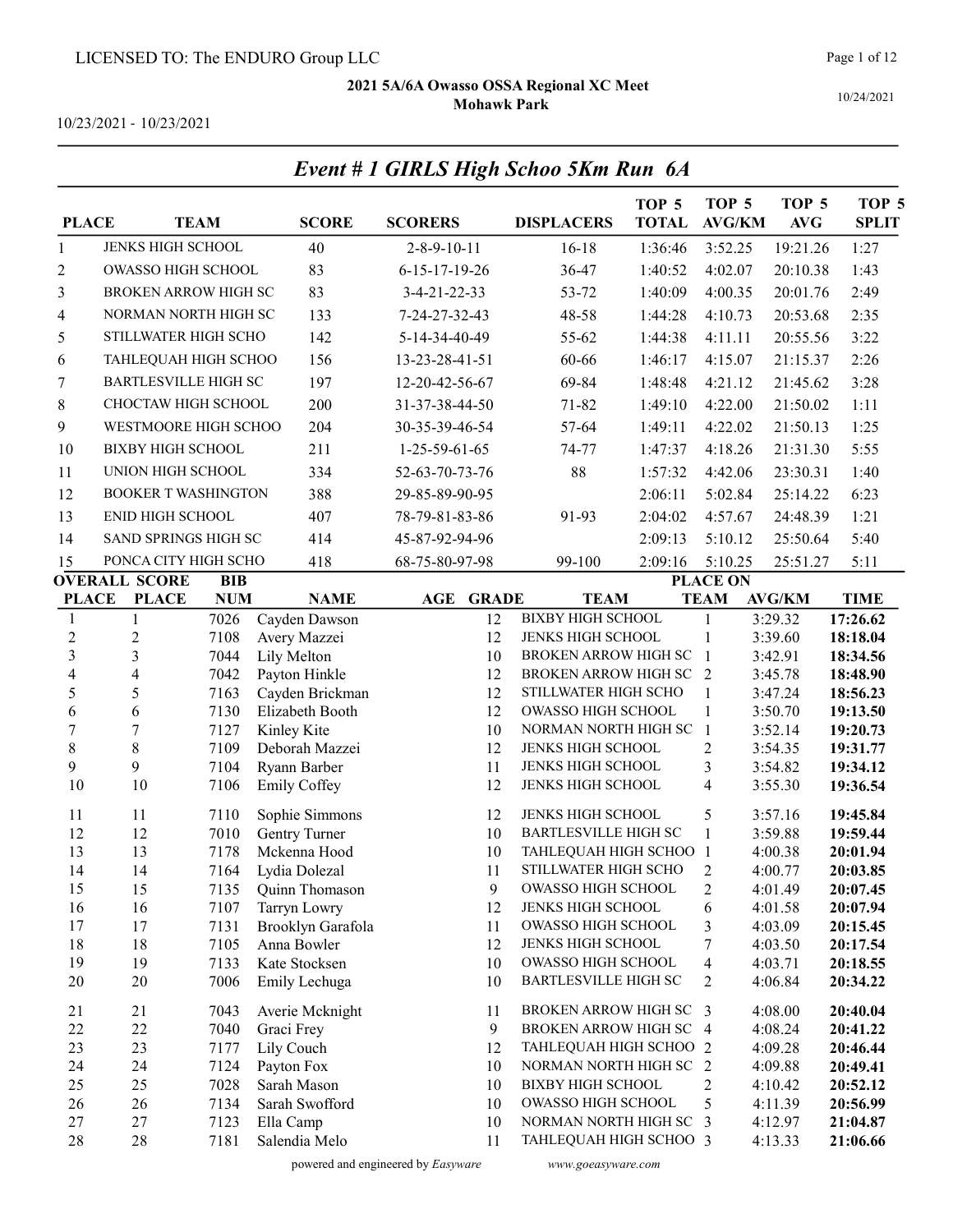10/23/2021 - 10/23/2021

|        |    |      |                     |    | EVENI # 1 UINLS FIIGN SCHOO JAM KUN 0A |                         |         |          |
|--------|----|------|---------------------|----|----------------------------------------|-------------------------|---------|----------|
| 29     | 29 | 7035 | Alicia Martinez     | 11 | <b>BOOKER T WASHINGTON</b>             | $\overline{1}$          | 4:13.87 | 21:09.37 |
| 30     | 30 | 7200 | Eden Haack          | 12 | WESTMOORE HIGH SCHOC 1                 |                         | 4:14.16 | 21:10.84 |
|        |    |      |                     |    |                                        |                         |         |          |
| 31     | 31 | 7051 | Kristen Kirk        | 10 | CHOCTAW HIGH SCHOOL                    | 1                       | 4:15.31 | 21:16.55 |
| 32     | 32 | 7126 | Stevi Johnson       | 11 | NORMAN NORTH HIGH SC 4                 |                         | 4:15.45 | 21:17.29 |
| 33     | 33 | 7041 | Elle Hendrickson    | 10 | BROKEN ARROW HIGH SC                   | 5                       | 4:16.82 | 21:24.11 |
| 34     | 34 | 7166 | Katie Massar        | 10 | STILLWATER HIGH SCHO                   | 3                       | 4:17.20 | 21:26.01 |
| 35     | 35 | 7204 | Eva Tice            | 9  | WESTMOORE HIGH SCHOC 2                 |                         | 4:17.85 | 21:29.27 |
| 36     | 36 | 7136 | Sydney Vann         | 12 | OWASSO HIGH SCHOOL                     | 6                       | 4:18.31 | 21:31.56 |
| 37     | 37 | 7048 | Hannah Degaston     | 11 | CHOCTAW HIGH SCHOOL                    | $\overline{c}$          | 4:20.50 | 21:42.54 |
| 38     | 38 | 7047 | Elizabeth Degaston  | 10 | CHOCTAW HIGH SCHOOL                    | $\overline{\mathbf{3}}$ | 4:21.35 | 21:46.75 |
| 39     | 39 | 7203 | Paris Taylor        | 11 | WESTMOORE HIGH SCHOC 3                 |                         | 4:21.87 | 21:49.36 |
| 40     | 40 | 7168 | Zoey Phillips       | 10 | STILLWATER HIGH SCHO                   | 4                       | 4:22.54 | 21:52.70 |
| 41     | 41 | 7183 | Tori Pham           | 10 | TAHLEQUAH HIGH SCHOO 4                 |                         | 4:22.75 | 21:53.75 |
| 42     | 42 | 7009 | Emma Perry          | 9  | <b>BARTLESVILLE HIGH SC</b>            | 3                       | 4:23.14 | 21:55.72 |
| 43     | 43 | 7129 | Kiki Oconnor        | 10 | NORMAN NORTH HIGH SC                   | 5                       | 4:23.22 | 21:56.11 |
| 44     | 44 | 7052 | Lauren Kirk         | 10 | CHOCTAW HIGH SCHOOL                    | 4                       | 4:23.31 | 21:56.58 |
| 45     | 45 | 7154 | Jazmin Lopez        | 11 | SAND SPRINGS HIGH SC                   | $\mathbf{1}$            | 4:24.27 | 22:01.36 |
| 46     | 46 | 7201 | Isabella Little     | 10 | WESTMOORE HIGH SCHOC 4                 |                         | 4:24.94 | 22:04.71 |
| 47     | 47 | 7132 | Rayna Kucharyski    | 11 | OWASSO HIGH SCHOOL                     | 7                       | 4:25.07 | 22:05.39 |
| 48     | 48 | 7125 | Devin Jansing       | 11 | NORMAN NORTH HIGH SC                   | 6                       | 4:26.10 | 22:10.53 |
| 49     | 49 | 7167 | Sydni Phillips      | 10 | STILLWATER HIGH SCHO                   | 5                       | 4:27.80 | 22:19.03 |
| 50     | 50 | 7050 | Mckenna Huston      | 11 | CHOCTAW HIGH SCHOOL                    | 5                       | 4:29.54 | 22:27.70 |
| 51     | 51 | 7179 | Abigail Johnson     | 10 | TAHLEQUAH HIGH SCHOO 5                 |                         | 4:29.61 | 22:28.08 |
| 52     | 52 | 7195 | Jackie Medrano      | 8  | UNION HIGH SCHOOL                      | 1                       | 4:29.76 | 22:28.81 |
| 53     | 53 | 7039 | Georgia Cleghorn    | 11 | BROKEN ARROW HIGH SC 6                 |                         | 4:30.72 | 22:33.63 |
| 54     | 54 | 7205 | Harley Woody        | 11 | WESTMOORE HIGH SCHOC 5                 |                         | 4:31.30 | 22:36.51 |
| 55     | 55 | 7169 | Natalie Vandeventer | 11 | STILLWATER HIGH SCHO                   | 6                       | 4:32.79 | 22:43.98 |
| 56     | 56 | 7005 | Rachael Landers     | 11 | <b>BARTLESVILLE HIGH SC</b>            | 4                       | 4:34.09 | 22:50.46 |
| 57     | 57 | 7199 | <b>Emely Garcia</b> | 12 | WESTMOORE HIGH SCHOC 6                 |                         | 4:34.80 | 22:54.03 |
| 58     | 58 | 7128 | Alexis Kotoucek     | 10 | NORMAN NORTH HIGH SC                   | 7                       | 4:34.97 | 22:54.86 |
| 59     | 59 | 7027 | Mykenzie Jones      | 12 | <b>BIXBY HIGH SCHOOL</b>               | 3                       | 4:35.47 | 22:57.37 |
| 60     | 60 | 7182 | <b>Vicky Perez</b>  | 11 | TAHLEQUAH HIGH SCHOO 6                 |                         | 4:35.63 | 22:58.18 |
| 61     | 61 | 7025 | Abigail Cothran     | 9  | <b>BIXBY HIGH SCHOOL</b>               | 4                       | 4:35.72 | 22:58.64 |
| 62     | 62 | 7165 | Samantha Edwards    | 12 | STILLWATER HIGH SCHO                   | 7                       | 4:36.83 | 23:04.19 |
| 63     | 63 | 7197 | Tamira Parker       | 12 | UNION HIGH SCHOOL                      | 2                       | 4:38.93 | 23:14.65 |
| 64     | 64 | 7202 | Katia Marquez       | 10 | WESTMOORE HIGH SCHOC 7                 |                         | 4:40.28 | 23:21.44 |
| 65     | 65 | 7031 | Scarlett Wright     | 10 | <b>BIXBY HIGH SCHOOL</b>               | 5                       | 4:40.35 | 23:21.79 |
| 66     | 66 | 7180 | Emma Maxwell        | 11 | TAHLEQUAH HIGH SCHOO                   | 7                       | 4:40.45 | 23:22.25 |
| 67     | 67 | 7008 | Ledi Mull           | 11 | <b>BARTLESVILLE HIGH SC</b>            | 5                       | 4:41.65 | 23:28.29 |
| 68     | 68 | 7138 | Kennedy Brown       | 12 | PONCA CITY HIGH SCHO                   | $\mathbf{1}$            | 4:41.74 | 23:28.72 |
| 69     | 69 | 7007 | Kailey Malcom       | 9  | <b>BARTLESVILLE HIGH SC</b>            | 6                       | 4:43.11 | 23:35.57 |
| $70\,$ | 70 | 7194 | Kyndall Hicks       | 12 | UNION HIGH SCHOOL                      | 3                       | 4:43.88 | 23:39.40 |
| 71     | 71 | 7049 | Macie Hopkins       | 9  | CHOCTAW HIGH SCHOOL                    | 6                       | 4:44.89 | 23:44.48 |
| 72     | 72 | 7045 | Meguire Strickland  | 9  | <b>BROKEN ARROW HIGH SC</b>            | 7                       | 4:45.97 | 23:49.88 |
| 73     | 73 | 7196 | Faith Milner        | 12 | UNION HIGH SCHOOL                      | 4                       | 4:47.85 | 23:59.28 |
| 74     | 74 | 7029 | Ainsley Shaw        | 9  | <b>BIXBY HIGH SCHOOL</b>               | 6                       | 4:48.74 | 24:03.71 |
| 75     | 75 | 7142 | Emma Steichen       | 9  | PONCA CITY HIGH SCHO                   | $\overline{c}$          | 4:49.40 | 24:07.00 |
| 76     | 76 | 7192 | Paris Chicoine      | 12 | UNION HIGH SCHOOL                      | 5                       | 4:49.88 | 24:09.42 |
| 77     | 77 | 7030 | Kaelyn Southall     | 11 | <b>BIXBY HIGH SCHOOL</b>               | 7                       | 4:50.06 | 24:10.31 |
|        |    |      |                     |    |                                        |                         |         |          |

## Event # 1 GIRLS High Schoo 5Km Run 6A

powered and engineered by Easyware www.goeasyware.com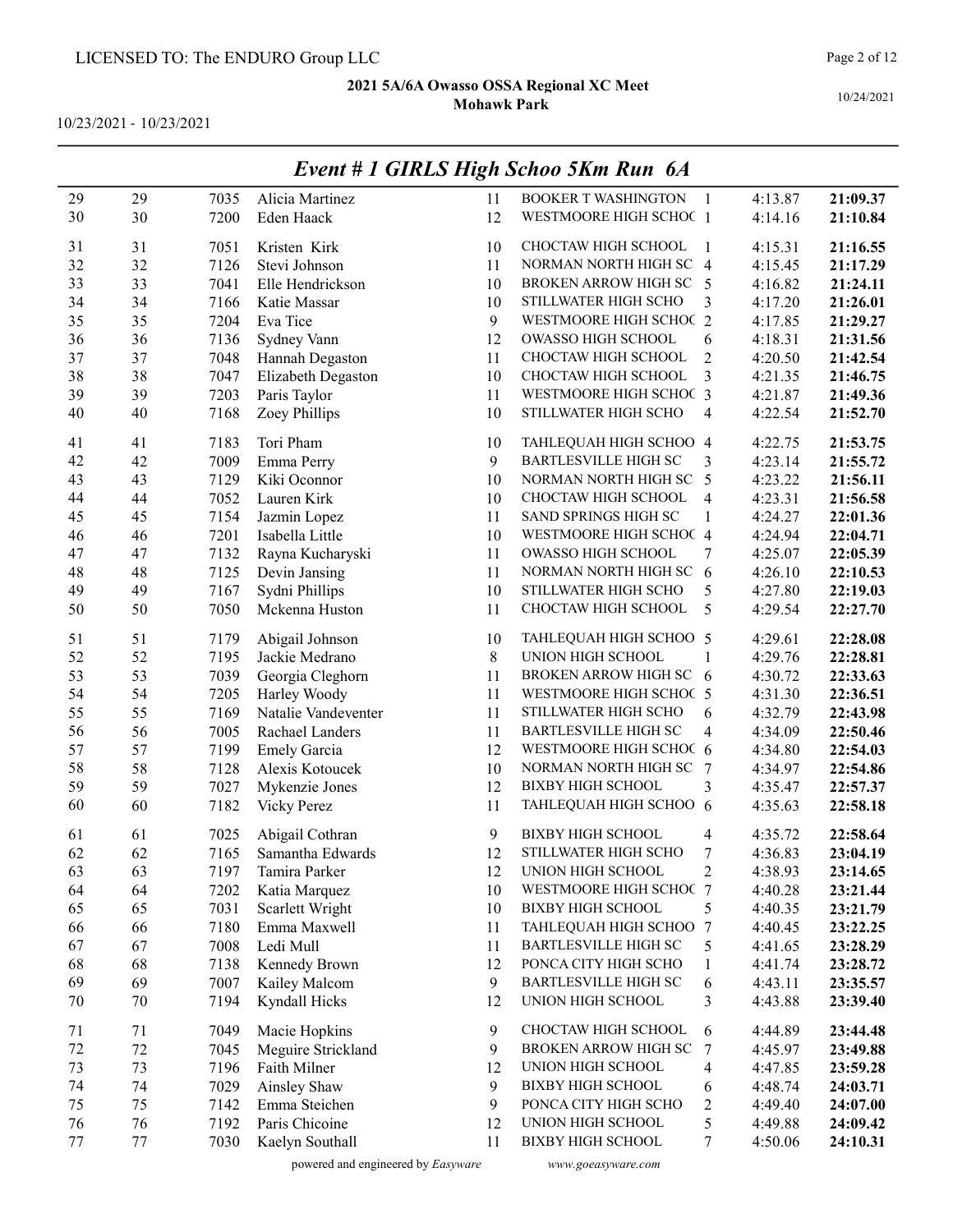10/23/2021 - 10/23/2021

|     |     |      |                         |    | $\cdots$ $\cdots$ $\cdots$ $\cdots$ $\cdots$ |                |         |          |
|-----|-----|------|-------------------------|----|----------------------------------------------|----------------|---------|----------|
| 78  | 78  | 7081 | Sarah Bonebrake         | 11 | ENID HIGH SCHOOL                             |                | 4:51.25 | 24:16.26 |
| 79  | 79  | 7087 | Loren Simpson           | 10 | <b>ENID HIGH SCHOOL</b>                      | 2              | 4:52.51 | 24:22.58 |
| 80  | 80  | 7141 | Lorin Scott             | 9  | PONCA CITY HIGH SCHO                         | 3              | 4:54.57 | 24:32.86 |
| 81  | 81  | 7085 |                         | 12 | <b>ENID HIGH SCHOOL</b>                      | 3              | 4:56.08 | 24:40.43 |
|     |     |      | Kaylea Maxey            |    | CHOCTAW HIGH SCHOOL                          |                |         |          |
| 82  | 82  | 7046 | Alyssa Baldwin          | 12 |                                              | 7              | 4:57.12 | 24:45.61 |
| 83  | 83  | 7086 | Abigail Poggenpohl      | 11 | <b>ENID HIGH SCHOOL</b>                      | 4              | 5:01.02 | 25:05.10 |
| 84  | 84  | 7004 | Lacee Jenkins           | 9  | BARTLESVILLE HIGH SC                         | 7              | 5:01.09 | 25:05.45 |
| 85  | 85  | 7032 | Tamiushka Cruz          | 11 | <b>BOOKER T WASHINGTON</b>                   | 2              | 5:07.18 | 25:35.94 |
| 86  | 86  | 7083 | Isabella Hubbard        | 11 | <b>ENID HIGH SCHOOL</b>                      | 5              | 5:07.51 | 25:37.59 |
| 87  | 87  | 7153 | Gracie Gifford          | 9  | <b>SAND SPRINGS HIGH SC</b>                  | $\overline{c}$ | 5:10.22 | 25:51.10 |
| 88  | 88  | 7198 | Molly Tate              | 9  | UNION HIGH SCHOOL                            | 6              | 5:10.68 | 25:53.41 |
| 89  | 89  | 7037 | Aya Palmer              | 9  | <b>BOOKER T WASHINGTON</b>                   | 3              | 5:10.95 | 25:54.77 |
| 90  | 90  | 7036 | Morgan Merrill          | 10 | <b>BOOKER T WASHINGTON</b>                   | 4              | 5:11.68 | 25:58.42 |
| 91  | 91  | 7082 | Brionna Clayton         | 11 | <b>ENID HIGH SCHOOL</b>                      | 6              | 5:19.94 | 26:39.74 |
| 92  | 92  | 7152 | Lauren Foster           | 11 | <b>SAND SPRINGS HIGH SC</b>                  | 3              | 5:20.41 | 26:42.09 |
| 93  | 93  | 7084 | Gabrielle Hunter        | 10 | <b>ENID HIGH SCHOOL</b>                      |                | 5:22.02 | 26:50.12 |
| 94  | 94  | 7151 | <b>Madison Chambers</b> | 10 | SAND SPRINGS HIGH SC                         | 4              | 5:23.34 | 26:56.74 |
| 95  | 95  | 7034 | Kai Lukenbaugh          | 10 | <b>BOOKER T WASHINGTON</b>                   | 5              | 5:30.52 | 27:32.62 |
| 96  | 96  | 7155 | Laila Mirza             | 10 | <b>SAND SPRINGS HIGH SC</b>                  | 5              | 5:32.39 | 27:41.95 |
| 97  | 97  | 7139 | Regan Loney             | 9  | PONCA CITY HIGH SCHO                         | 4              | 5:41.46 | 28:27.34 |
| 98  | 98  | 7143 | Ryanna Sylestine        | 11 | PONCA CITY HIGH SCHO                         | 5              | 5:44.08 | 28:40.44 |
| 99  | 99  | 7137 | Lindsey Alvarez         | 11 | PONCA CITY HIGH SCHO                         | 6              | 6:30.56 | 32:32.83 |
| 100 | 100 | 7140 | Annie Leaming           | 9  | PONCA CITY HIGH SCHO                         | 7              | 6:31.54 | 32:37.72 |
|     |     |      |                         |    |                                              |                |         |          |

## Event # 1 GIRLS High Schoo 5Km Run 6A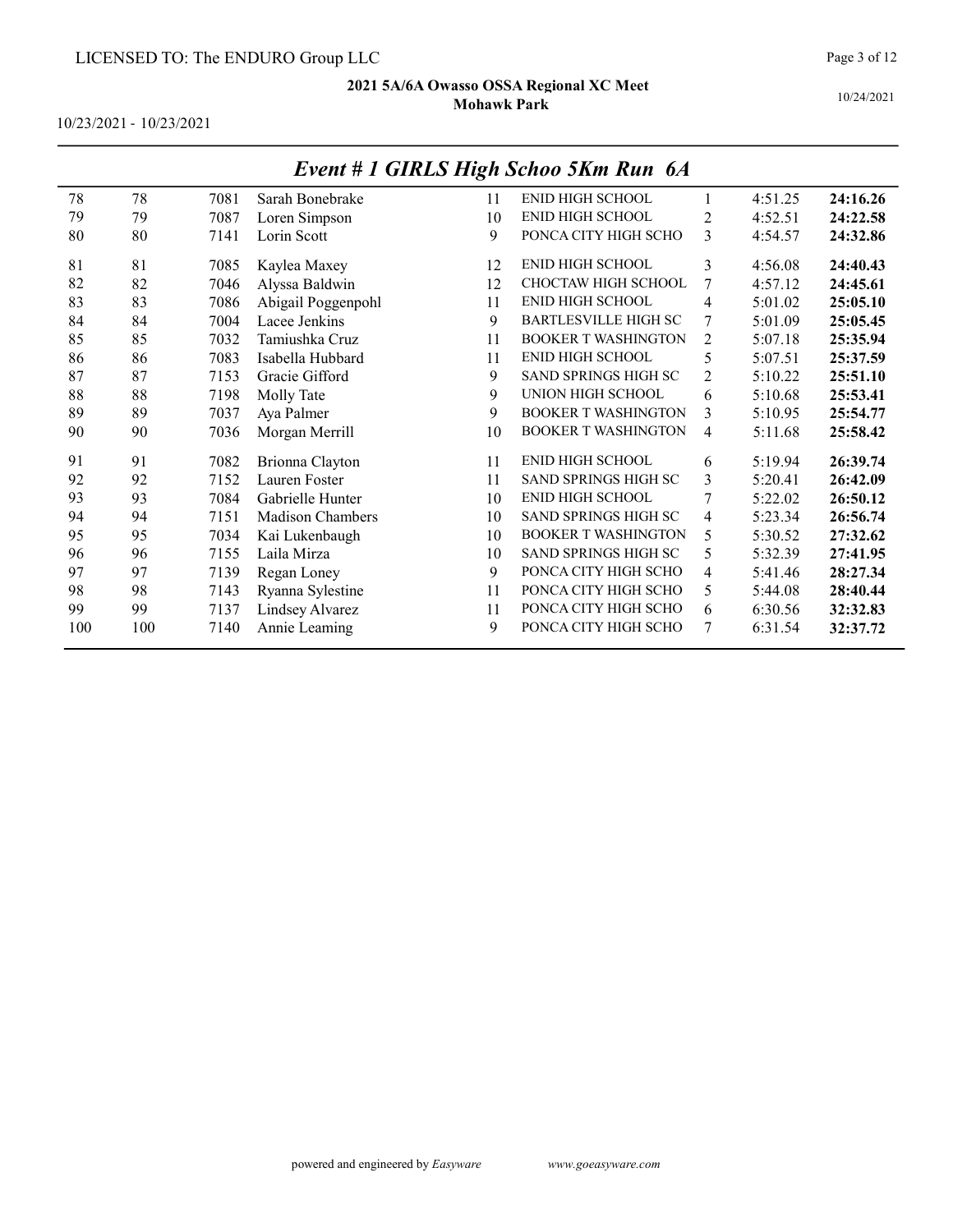Event # 2 BOYS High Schoo 5Km Run 6A

Page 4 of 12

10/24/2021

10/23/2021 - 10/23/2021

| <b>PLACE</b>                                                                     |                             | <b>TEAM</b>  | <b>SCORE</b>                     | <b>SCORERS</b>          | <b>DISPLACERS</b>                                  | TOP 5<br><b>TOTAL</b>          | TOP <sub>5</sub><br><b>AVG/KM</b> | TOP <sub>5</sub><br><b>AVG</b> | TOP <sub>5</sub><br><b>SPLIT</b> |
|----------------------------------------------------------------------------------|-----------------------------|--------------|----------------------------------|-------------------------|----------------------------------------------------|--------------------------------|-----------------------------------|--------------------------------|----------------------------------|
| $\mathbf{1}$                                                                     | WESTMOORE HIGH SCHOO        |              | 45                               | $3-4-5-16-17$           | 32-53                                              | 1:22:30                        | 4:22.02                           | 16:30.01                       | 1:23                             |
| 2                                                                                | OWASSO HIGH SCHOOL          |              | 61                               | $7 - 12 - 13 - 14 - 15$ | 19-38                                              | 1:25:06                        | 4:02.07                           | 17:01.17                       | 0:30                             |
| 3                                                                                | <b>BROKEN ARROW HIGH SC</b> |              | 93                               | 2-6-20-30-35            | 40-78                                              | 1:25:24                        | 4:00.35                           | 17:04.87                       | 2:05                             |
| 4                                                                                | STILLWATER HIGH SCHO        |              | 143                              | 1-22-36-37-47           | 48-50                                              | 1:27:08                        | 4:11.11                           | 17:25.59                       | 2:38                             |
| 5                                                                                | CHOCTAW HIGH SCHOOL         |              | 149                              | 9-24-28-43-45           | 49-74                                              | 1:28:41                        | 4:22.00                           | 17:44.10                       | 1:20                             |
| 6                                                                                | TAHLEQUAH HIGH SCHOO        |              | 174                              | 8-18-34-51-63           | 81                                                 | 1:29:05                        | 4:15.07                           | 17:48.90                       | 2:03                             |
| 7                                                                                | <b>BOOKER T WASHINGTON</b>  |              | 198                              | 25-27-33-56-57          | 76-96                                              | 1:30:22                        | 5:02.84                           | 18:04.34                       | 0:58                             |
| 8                                                                                | PONCA CITY HIGH SCHO        |              | 218                              | 10-26-39-70-73          | 86-95                                              | 1:30:60                        | 5:10.25                           | 18:11.91                       | 2:17                             |
| 9                                                                                | <b>BARTLESVILLE HIGH SC</b> |              | 227                              | 23-29-46-62-67          | 77-91                                              | 1:31:10                        | 4:21.12                           | 18:13.92                       | 1:28                             |
|                                                                                  |                             |              |                                  |                         |                                                    |                                |                                   |                                |                                  |
| 10                                                                               | NORMAN NORTH HIGH SC        |              | 237                              | 11-41-55-61-69          | 85-101                                             | 1:31:38                        | 4:10.73                           | 18:19.56                       | 2:03                             |
| 11                                                                               | UNION HIGH SCHOOL           |              | 267                              | 31-54-58-59-65          | 66-80                                              | 1:32:30                        | 4:42.06                           | 18:30.09                       | 1:01                             |
| 12                                                                               | JENKS HIGH SCHOOL           |              | 270                              | 21-42-52-71-84          | 88-93                                              | 1:33:13                        | 3:52.25                           | 18:38.51                       | 2:40                             |
| 13                                                                               | SAND SPRINGS HIGH SC        |              | 333                              | 44-60-72-75-82          | 92                                                 | 1:35:15                        | 5:10.12                           | 19:03.07                       | 1:38                             |
| 14                                                                               | <b>BIXBY HIGH SCHOOL</b>    |              | 410                              | 64-68-83-97-98          |                                                    | 1:40:40                        | 4:18.26                           | 20:07.98                       | 2:39                             |
| 15                                                                               | ENID HIGH SCHOOL            |              | 439                              | 79-87-89-90-94          | 99-100                                             | 1:41:49                        | 4:57.67                           | 20:21.72                       | 1:35                             |
| <b>OVERALL SCORE</b><br><b>BIB</b><br><b>PLACE</b><br><b>PLACE</b><br><b>NUM</b> |                             | <b>NAME</b>  | AGE<br><b>GRADE</b>              | <b>TEAM</b>             |                                                    | <b>PLACE ON</b><br><b>TEAM</b> | <b>AVG/KM</b>                     | <b>TIME</b>                    |                                  |
| 1                                                                                | 1                           | 7382         | Keegan Thomas                    | 11                      | STILLWATER HIGH SCHO                               |                                | $\mathbf{1}$                      | 3:07.83                        | 15:39.18                         |
| $\overline{c}$                                                                   | $\overline{c}$              | 7256         | <b>Blake Feron</b>               | 12                      | <b>BROKEN ARROW HIGH SC 1</b>                      |                                |                                   | 3:09.35                        | 15:46.78                         |
| 3                                                                                | 3                           | 7413         | Nathan Deboutez                  | 12                      | WESTMOORE HIGH SCHOC 1                             |                                |                                   | 3:10.16                        | 15:50.80                         |
| 4                                                                                | 4                           | 7412         | David Boulanger                  | 11                      | WESTMOORE HIGH SCHOC 2                             |                                |                                   | 3:11.78                        | 15:58.93                         |
| 5                                                                                | 5                           | 7417         | Elijah White                     | 11                      | WESTMOORE HIGH SCHOC 3                             |                                |                                   | 3:15.20                        | 16:16.03                         |
| 6                                                                                | 6                           | 7257         | Eli Hopkins                      | 10                      | <b>BROKEN ARROW HIGH SC 2</b>                      |                                |                                   | 3:18.98                        | 16:34.92                         |
| $\boldsymbol{7}$                                                                 | $\overline{7}$              | 7346         | Casey Little                     | 11                      | <b>OWASSO HIGH SCHOOL</b>                          |                                | 1                                 | 3:19.64                        | 16:38.21                         |
| $\,$ 8 $\,$<br>9                                                                 | 8<br>9                      | 7388<br>8251 | Trae Baker<br>Aiden Hoover       | 10<br>12                | TAHLEQUAH HIGH SCHOO 1<br>CHOCTAW HIGH SCHOOL      |                                | 1                                 | 3:20.92<br>3:23.09             | 16:44.63                         |
| 10                                                                               | 10                          | 7349         | Mason Blochowiak                 | 12                      | PONCA CITY HIGH SCHO                               |                                | 1                                 | 3:23.16                        | 16:55.47<br>16:55.83             |
| 11                                                                               | 11                          | 7340         | Jack Lindley                     | 10                      | NORMAN NORTH HIGH SC                               |                                | $\overline{1}$                    | 3:24.15                        | 17:00.79                         |
| 12                                                                               | 12                          | 7347         | Francisco Santos                 | 12                      | OWASSO HIGH SCHOOL                                 |                                | $\overline{2}$                    | 3:24.60                        | 17:03.02                         |
| 13                                                                               | 13                          | 7341         | Ian Busking                      | 12                      | <b>OWASSO HIGH SCHOOL</b>                          |                                | 3                                 | 3:25.50                        | 17:07.50                         |
| 14                                                                               | 14                          | 7344         | Dane Janowski                    | 10                      | OWASSO HIGH SCHOOL                                 |                                | $\overline{4}$                    | 3:25.69                        | 17:08.45                         |
| 15                                                                               | 15                          |              | 7342 Ian Conder                  | 12                      | OWASSO HIGH SCHOOL                                 |                                | 5                                 | 3:25.74                        | 17:08.71                         |
| 16                                                                               | 16                          | 7411         | Mason Baker                      | 11                      | WESTMOORE HIGH SCHOC 4                             |                                |                                   | 3:26.08                        | 17:10.42                         |
| 17                                                                               | 17                          | 7416         | Kylun Semien                     | 11                      | WESTMOORE HIGH SCHOC 5                             |                                |                                   | 3:26.78                        | 17:13.90                         |
| 18                                                                               | 18                          | 7389         | Eric Burns                       | 12                      | TAHLEQUAH HIGH SCHOO 2                             |                                |                                   | 3:26.84                        | 17:14.24                         |
| 19                                                                               | 19                          | 7345         | Isaac Krueger                    | 10                      | OWASSO HIGH SCHOOL                                 |                                | 6                                 | 3:27.33                        | 17:16.68                         |
| 20                                                                               | 20                          | 7258         | <b>Mason Hopkins</b>             | 11                      | BROKEN ARROW HIGH SC                               |                                | $\overline{3}$                    | 3:28.65                        | 17:23.25                         |
| 21                                                                               | 21                          | 7321         | <b>Tyler Mcdoulett</b>           | 11                      | JENKS HIGH SCHOOL                                  |                                | $\mathbf{1}$                      | 3:28.78                        | 17:23.93                         |
| 22                                                                               | 22                          | 7377         | Mez Barth                        | 9                       | STILLWATER HIGH SCHO                               |                                | $\overline{c}$                    | 3:28.98                        | 17:24.91                         |
| 23                                                                               | 23                          | 7220         | Dayton Austin                    | 12                      | <b>BARTLESVILLE HIGH SC</b>                        |                                | $\mathbf{1}$                      | 3:29.43                        | 17:27.19                         |
| 24                                                                               | 24                          | 8253         | Jacob Hojnacki                   | 12                      | CHOCTAW HIGH SCHOOL                                |                                | 2                                 | 3:30.83                        | 17:34.18                         |
| 25                                                                               | 25                          | 7254         | Oscar Uy                         | 10                      | <b>BOOKER T WASHINGTON</b>                         |                                | $\mathbf{1}$                      | 3:31.72                        | 17:38.62                         |
| 26<br>27                                                                         | 26<br>27                    | 7352<br>7253 | <b>Burton Miner</b><br>Nathan Uy | 11<br>12                | PONCA CITY HIGH SCHO<br><b>BOOKER T WASHINGTON</b> |                                | $\overline{c}$<br>$\overline{c}$  | 3:31.77<br>3:32.01             | 17:38.88<br>17:40.08             |
| 28                                                                               | 28                          | 8252         | Logan Hoover                     | 12                      | CHOCTAW HIGH SCHOOL                                |                                | 3                                 | 3:32.15                        | 17:40.77                         |

#### powered and engineered by Easyware www.goeasyware.com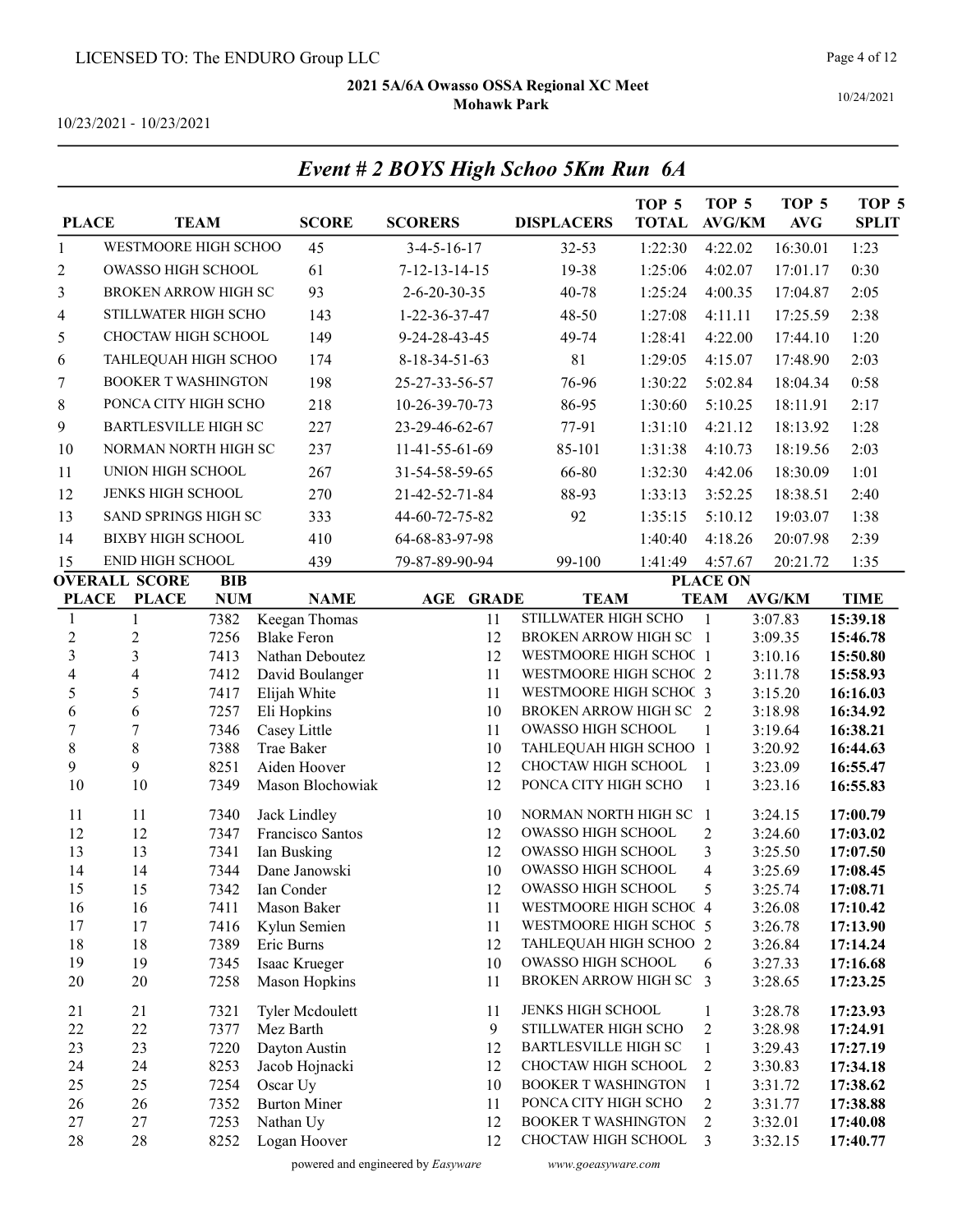10/23/2021 - 10/23/2021

|        |    |      |                       |              | $L$ vent $# 2$ DOTS High Schoo SKM Kun 0A |                         |         |          |
|--------|----|------|-----------------------|--------------|-------------------------------------------|-------------------------|---------|----------|
| 29     | 29 | 7225 | Morgan King           | 12           | <b>BARTLESVILLE HIGH SC</b>               | 2                       | 3:32.39 | 17:41.97 |
| 30     |    | 7329 | Candon West           | 10           | MUSKOGEE HIGH SCHOOL 1                    |                         | 3:32.60 | 17:43.03 |
|        |    |      |                       |              |                                           |                         |         |          |
| 31     | 30 | 7260 | Parker Simmons        | 12           | BROKEN ARROW HIGH SC 4                    |                         | 3:33.34 | 17:46.74 |
| 32     | 31 | 7408 | Camden Knutson        | 10           | UNION HIGH SCHOOL                         | 1                       | 3:33.58 | 17:47.91 |
| 33     | 32 | 7414 | Lucas Forman          | 12           | WESTMOORE HIGH SCHOC 6                    |                         | 3:33.69 | 17:48.47 |
| 34     | 33 | 7250 | Samuel Freeman        | 10           | <b>BOOKER T WASHINGTON</b>                | 3                       | 3:34.09 | 17:50.45 |
| 35     | 34 | 7394 | Jacob Tiger           | $\mathbf{9}$ | TAHLEQUAH HIGH SCHOO 3                    |                         | 3:34.43 | 17:52.18 |
| 36     | 35 | 7261 | <b>Brian Peterson</b> | 11           | BROKEN ARROW HIGH SC 5                    |                         | 3:34.53 | 17:52.66 |
| 37     | 36 | 7381 | Luke Prentice         | 12           | STILLWATER HIGH SCHO                      | 3                       | 3:34.61 | 17:53.09 |
| 38     | 37 | 7376 | Keke Abai             | 11           | STILLWATER HIGH SCHO                      | 4                       | 3:34.71 | 17:53.55 |
| 39     | 38 | 7343 | Gideon Hays           | 11           | OWASSO HIGH SCHOOL                        | 7                       | 3:35.24 | 17:56.20 |
| 40     | 39 | 7353 | Andrew Mitchell       | 12           | PONCA CITY HIGH SCHO                      | 3                       | 3:37.22 | 18:06.12 |
|        |    |      |                       |              |                                           |                         |         |          |
| 41     | 40 | 7255 | Daniel Baeza          | 12           | BROKEN ARROW HIGH SC                      | 6                       | 3:37.53 | 18:07.68 |
| 42     | 41 | 7336 | David Evenson         | 11           | NORMAN NORTH HIGH SC                      | 2                       | 3:38.16 | 18:10.84 |
| 43     | 42 | 7324 | Jace Williams         | 10           | JENKS HIGH SCHOOL                         | $\overline{c}$          | 3:38.32 | 18:11.63 |
| 44     | 43 | 8256 | Braden Semic          | 12           | CHOCTAW HIGH SCHOOL                       | $\overline{\mathbf{4}}$ | 3:38.91 | 18:14.58 |
| 45     | 44 | 7364 | Noah Hanlon           | 12           | SAND SPRINGS HIGH SC                      | $\mathbf{1}$            | 3:39.00 | 18:15.03 |
| 46     | 45 | 8255 | Alan Morris           | 12           | CHOCTAW HIGH SCHOOL                       | 5                       | 3:39.10 | 18:15.52 |
| 47     | 46 | 7223 | Evan Gunter           | 12           | <b>BARTLESVILLE HIGH SC</b>               | 3                       | 3:39.36 | 18:16.83 |
| 48     | 47 | 7380 | Caleb Malec           | 11           | STILLWATER HIGH SCHO                      | 5                       | 3:39.45 | 18:17.26 |
| 49     | 48 | 7378 | Hollis Johnson        | 12           | STILLWATER HIGH SCHO                      | 6                       | 3:40.00 | 18:20.02 |
| 50     | 49 | 8254 | Cole Green            | 12           | CHOCTAW HIGH SCHOOL                       | 6                       | 3:40.55 | 18:22.79 |
|        |    |      |                       |              |                                           |                         |         |          |
| 51     | 50 | 7379 | Mackendrick Kulling   | 11           | STILLWATER HIGH SCHO                      | 7                       | 3:40.87 | 18:24.37 |
| 52     | 51 | 7391 | Sam Shankle           | 12           | TAHLEQUAH HIGH SCHOO 4                    |                         | 3:41.08 | 18:25.40 |
| 53     | 52 | 7319 | Peter Maud            | 10           | JENKS HIGH SCHOOL                         | 3                       | 3:41.16 | 18:25.84 |
| 54     | 53 | 7415 | Angelo Jenkins        | 10           | WESTMOORE HIGH SCHOC 7                    |                         | 3:42.43 | 18:32.18 |
| 55     | 54 | 7409 | Andrew Matson         | 10           | UNION HIGH SCHOOL                         | 2                       | 3:42.73 | 18:33.66 |
| 56     | 55 | 7337 | Kaleb Favaloro        | 11           | NORMAN NORTH HIGH SC                      | 3                       | 3:43.02 | 18:35.14 |
| 57     | 56 | 7248 | Lucas Brown           | 11           | <b>BOOKER T WASHINGTON</b>                | $\overline{4}$          | 3:43.10 | 18:35.54 |
| 58     | 57 | 7249 | Maxwell Freeman       | 10           | <b>BOOKER T WASHINGTON</b>                | 5                       | 3:43.40 | 18:37.02 |
| 59     | 58 | 7407 | Josue King            | 12           | UNION HIGH SCHOOL                         | 3                       | 3:43.81 | 18:39.07 |
| 60     | 59 | 7406 | Elias Johnson         | 12           | UNION HIGH SCHOOL                         | $\overline{\mathbf{4}}$ | 3:43.98 | 18:39.93 |
|        |    |      |                       |              |                                           |                         |         |          |
| 61     | 60 | 7367 | Alejandro Lopez       | 12           | SAND SPRINGS HIGH SC                      | 2                       | 3:44.68 | 18:43.42 |
| 62     | 61 | 7335 | <b>Ben Brunner</b>    | 10           | NORMAN NORTH HIGH SC 4                    |                         | 3:45.44 | 18:47.20 |
| 63     | 62 | 7224 | Tanner John           | 11           | <b>BARTLESVILLE HIGH SC</b>               | 4                       | 3:45.55 | 18:47.76 |
| 64     | 63 | 7393 | Kaden Tibbetts        | 9            | TAHLEQUAH HIGH SCHOO 5                    |                         | 3:45.61 | 18:48.06 |
| 65     | 64 | 7247 | Caleb Stephens        | 12           | <b>BIXBY HIGH SCHOOL</b>                  | 1                       | 3:45.73 | 18:48.65 |
| 66     | 65 | 7404 | Max Hartgrave         | 10           | UNION HIGH SCHOOL                         | 5                       | 3:45.97 | 18:49.88 |
| 67     | 66 | 7410 | Seth Taylor           | 10           | UNION HIGH SCHOOL                         | 6                       | 3:46.36 | 18:51.80 |
| 68     | 67 | 7221 | Tehi Chibitty         | 10           | <b>BARTLESVILLE HIGH SC</b>               | 5                       | 3:47.17 | 18:55.89 |
| 69     | 68 | 7241 | Cullen Craig          | 12           | <b>BIXBY HIGH SCHOOL</b>                  | $\overline{c}$          | 3:47.23 | 18:56.17 |
| $70\,$ | 69 | 7339 | Christian Jensen      | 10           | NORMAN NORTH HIGH SC 5                    |                         | 3:48.76 | 19:03.83 |
| 71     | 70 | 7348 | Chase Allensworth     | 12           | PONCA CITY HIGH SCHO                      | 4                       | 3:49.14 | 19:05.70 |
| $72\,$ | 71 | 7323 | Micah Mills           | 11           | JENKS HIGH SCHOOL                         | 4                       | 3:49.34 | 19:06.70 |
| 73     | 72 | 7368 | Dalton Wilcox         | 12           | SAND SPRINGS HIGH SC                      |                         | 3:49.48 | 19:07.42 |
| 74     | 73 | 7351 | Joel Menchaca         | 10           | PONCA CITY HIGH SCHO                      | 3<br>5                  | 3:50.60 |          |
|        |    |      |                       |              | CHOCTAW HIGH SCHOOL                       |                         |         | 19:13.04 |
| 75     | 74 | 8257 | Brennan Kirk          | 12           |                                           | 7                       | 3:50.74 | 19:13.73 |
| 76     | 75 | 7365 | Iyon Hood             | 11           | SAND SPRINGS HIGH SC                      | 4                       | 3:51.20 | 19:16.00 |
| 77     | 76 | 7251 | Matthew Lewis         | 11           | <b>BOOKER T WASHINGTON</b>                | 6                       | 3:52.86 | 19:24.30 |

## Event # 2 BOYS High Schoo 5Km Run 6A

powered and engineered by Easyware www.goeasyware.com

10/24/2021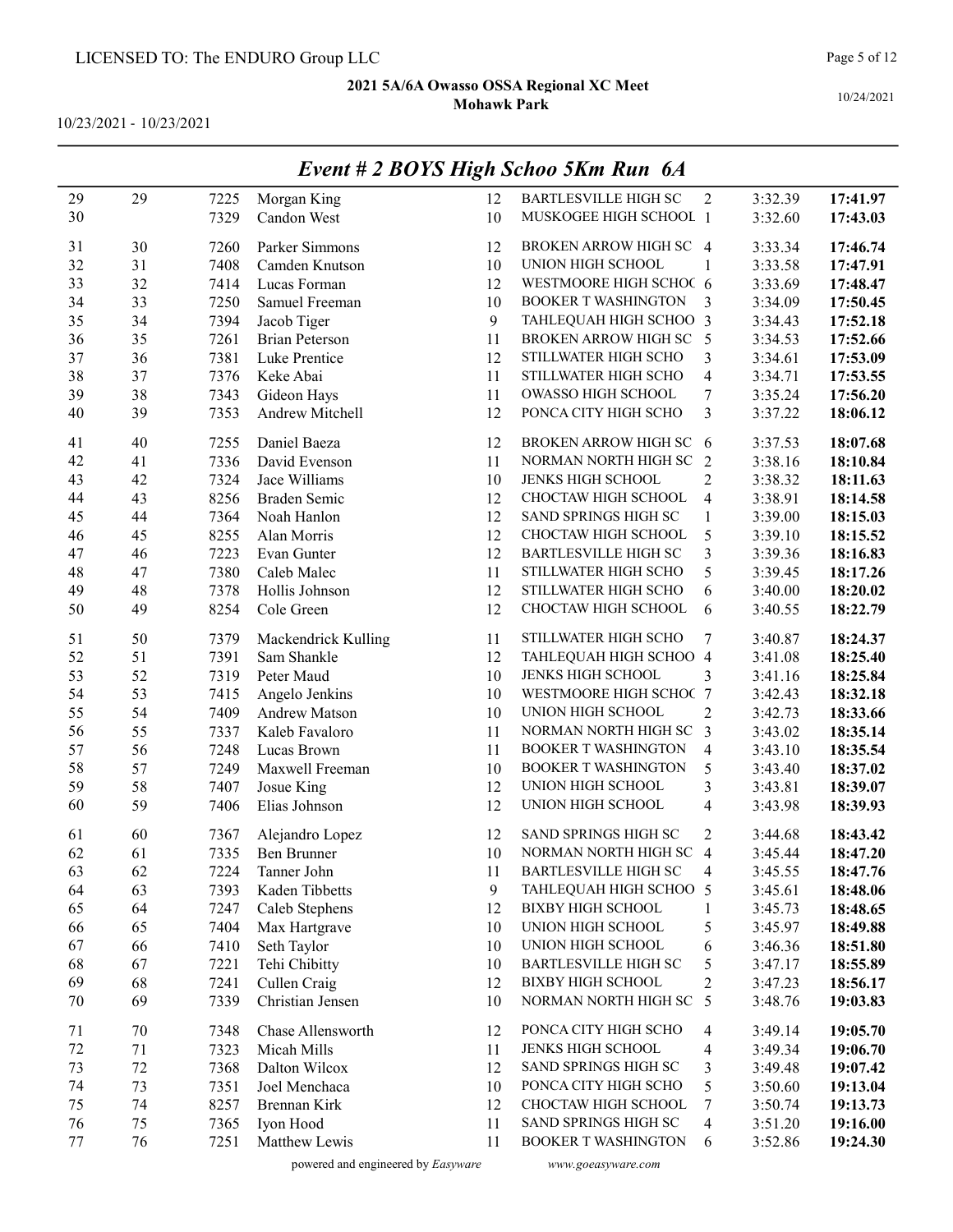10/23/2021 - 10/23/2021

|     |     |      |                      | o  |                             |                |         |          |
|-----|-----|------|----------------------|----|-----------------------------|----------------|---------|----------|
| 78  | 77  | 7226 | Charles Olsen        | 12 | <b>BARTLESVILLE HIGH SC</b> | 6              | 3:53.80 | 19:29.04 |
| 79  | 78  | 7259 | Mikehl Marion        | 12 | <b>BROKEN ARROW HIGH SC</b> | 7              | 3:53.98 | 19:29.94 |
| 80  | 79  | 7296 | Johnathan Ylitalo    | 12 | <b>ENID HIGH SCHOOL</b>     | 1              | 3:54.46 | 19:32.31 |
| 81  | 80  | 7405 | Logan Haycock        | 12 | UNION HIGH SCHOOL           | 7              | 3:55.21 | 19:36.07 |
| 82  | 81  | 7392 | Matt Talburt         | 10 | TAHLEQUAH HIGH SCHOO        | 6              | 3:58.49 | 19:52.47 |
| 83  | 82  | 7363 | Eliot Felix          | 12 | SAND SPRINGS HIGH SC        | 5              | 3:58.70 | 19:53.51 |
| 84  | 83  | 7244 | Alexander Holmsley   | 10 | <b>BIXBY HIGH SCHOOL</b>    | 3              | 4:00.20 | 20:01.02 |
| 85  | 84  | 7318 | Luke Hildebrand      | 9  | <b>JENKS HIGH SCHOOL</b>    | 5              | 4:00.89 | 20:04.46 |
| 86  | 85  | 7338 | <b>Riley Jansing</b> | 12 | NORMAN NORTH HIGH SC        | 6              | 4:01.32 | 20:06.60 |
| 87  | 86  | 7354 | Ryan Sylestine       | 10 | PONCA CITY HIGH SCHO        | 6              | 4:01.79 | 20:08.97 |
| 88  | 87  | 7291 | Camryn Gantt         | 9  | <b>ENID HIGH SCHOOL</b>     | $\overline{2}$ | 4:02.38 | 20:11.90 |
| 89  | 88  | 7322 | Seth Meyer           | 11 | JENKS HIGH SCHOOL           | 6              | 4:03.65 | 20:18.29 |
| 90  | 89  | 7292 | <b>Blake Jensen</b>  | 9  | ENID HIGH SCHOOL            | 3              | 4:05.47 | 20:27.36 |
| 91  | 90  | 7290 | Zane Briix           | 9  | <b>ENID HIGH SCHOOL</b>     | $\overline{4}$ | 4:05.79 | 20:28.96 |
| 92  | 91  | 7222 | Reed Gorman          | 10 | <b>BARTLESVILLE HIGH SC</b> | 7              | 4:06.98 | 20:34.91 |
| 93  |     | 7328 | Joshua Vienna        | 11 | MUSKOGEE HIGH SCHOOL 2      |                | 4:07.75 | 20:38.76 |
| 94  | 92  | 7366 | Michael Johnson      | 10 | <b>SAND SPRINGS HIGH SC</b> | 6              | 4:09.84 | 20:49.22 |
| 95  | 93  | 7320 | Luke Mayfield        | 9  | <b>JENKS HIGH SCHOOL</b>    | 7              | 4:11.98 | 20:59.90 |
| 96  | 94  | 7295 | Cooper Reinhardt     | 12 | <b>ENID HIGH SCHOOL</b>     | 5              | 4:13.61 | 21:08.08 |
| 97  | 95  | 7350 | Jack Busch           | 11 | PONCA CITY HIGH SCHO        | 7              | 4:15.63 | 21:18.15 |
| 98  | 96  | 7252 | Jack Poskey          | 12 | <b>BOOKER T WASHINGTON</b>  | 7              | 4:16.01 | 21:20.06 |
| 99  | 97  | 7246 | Logan Kapitan        | 12 | <b>BIXBY HIGH SCHOOL</b>    | 4              | 4:17.10 | 21:25.53 |
| 100 | 98  | 7242 | Evan Craig           | 10 | <b>BIXBY HIGH SCHOOL</b>    | 5              | 4:17.70 | 21:28.54 |
| 101 | 99  | 7294 | Hudson Plummer       | 9  | <b>ENID HIGH SCHOOL</b>     | 6              | 4:20.12 | 21:40.63 |
| 102 |     | 7325 | Laeden George        | 9  | MUSKOGEE HIGH SCHOOL 3      |                | 4:26.17 | 22:10.88 |
| 103 |     | 7330 | Jacob Wolf           | 12 | MUSKOGEE HIGH SCHOOL 4      |                | 4:26.93 | 22:14.69 |
| 104 | 100 | 7293 | Lucas Martinez       | 10 | <b>ENID HIGH SCHOOL</b>     |                | 4:41.97 | 23:29.87 |
| 105 | 101 | 7334 | Aidan Attaway        | 10 | NORMAN NORTH HIGH SC        |                | 4:58.43 | 24:52.16 |

## Event # 2 BOYS High Schoo 5Km Run 6A

10/24/2021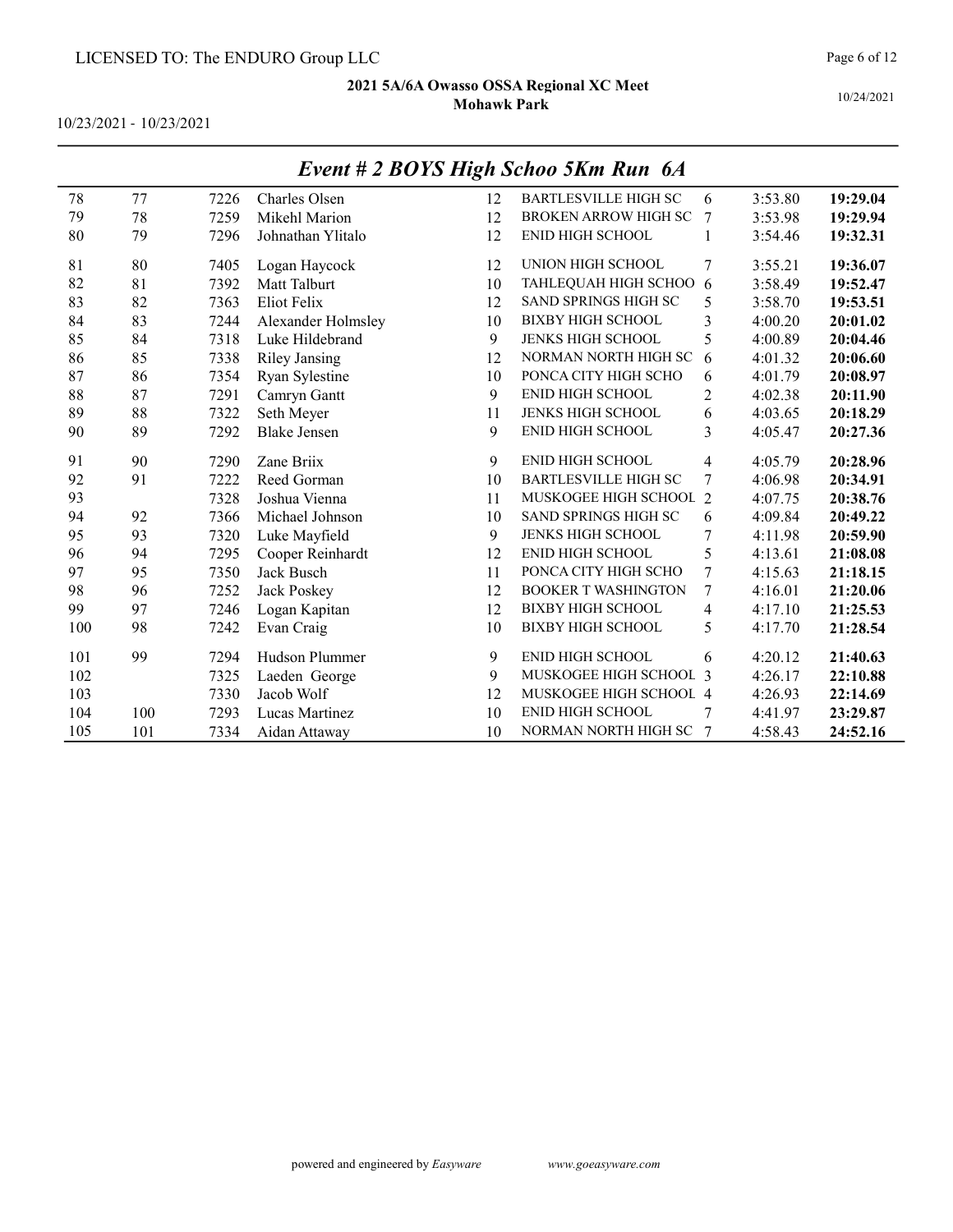Event # 3 GIRLS High Schoo 5Km Run 5A

10/24/2021

10/23/2021 - 10/23/2021

| <b>PLACE</b>             |                             | <b>TEAM</b>  | <b>SCORE</b>                    | <b>SCORERS</b>       |              | <b>DISPLACERS</b>                                        | TOP <sub>5</sub><br><b>TOTAL</b> | TOP 5<br><b>AVG/KM</b>         | TOP <sub>5</sub><br><b>AVG</b> | TOP <sub>5</sub><br><b>SPLIT</b> |
|--------------------------|-----------------------------|--------------|---------------------------------|----------------------|--------------|----------------------------------------------------------|----------------------------------|--------------------------------|--------------------------------|----------------------------------|
| $\mathbf{1}$             | <b>BISHOP KELLEY HIGH S</b> |              | 38                              | $2 - 5 - 6 - 7 - 18$ |              | $21 - 24$                                                | 1:42:46                          | 4:06.63                        | 20:33.18                       | 2:31                             |
| 2                        | COWETA HIGH SCHOOL          |              | 43                              | $1-4-11-12-15$       |              | 26-52                                                    | 1:43:53                          | 4:09.30                        | 20:46.52                       | 2:30                             |
| 3                        | <b>GUTHRIE HIGH SCHOOL</b>  |              | 129                             | 8-28-29-30-34        |              | 37-44                                                    | 1:52:02                          | 4:28.89                        | 22:24.45                       | 2:08                             |
| 4                        | <b>BISHOP MCGUINNESS HI</b> |              | 145                             | 16-20-25-36-48       |              | 53-54                                                    | 1:54:04                          | 4:33.74                        | 22:48.70                       | 2:35                             |
| 5                        | THOMAS EDISON HIGH S        |              | 149                             | 9-13-17-43-67        |              | 68                                                       | 1:55:17                          | 4:36.69                        | 23:03.45                       | 5:01                             |
| 6                        | COLLINSVILLE HIGH SC        |              | 153                             | 14-27-32-39-41       |              | 59-77                                                    | 1:54:38                          | 4:35.12                        | 22:55.61                       | 2:03                             |
|                          | STILWELL HIGH SCHOOL        |              | 165                             | 3-10-35-47-70        |              |                                                          |                                  |                                |                                | 7:21                             |
| 7                        |                             |              |                                 |                      |              | 75-80                                                    | 1:56:03                          | 4:38.50                        | 23:12.51                       |                                  |
| 8                        | PRYOR HIGH SCHOOL           |              | 188                             | 22-33-42-45-46       |              | 50-66                                                    | 1:57:23                          | 4:41.70                        | 23:28.52                       | 1:57                             |
| 9                        | DURANT HIGH SCHOOL          |              | 213                             | 31-38-40-49-55       |              | 57-65                                                    | 1:59:07                          | 4:45.86                        | 23:49.32                       | 2:20                             |
| 10                       | SAPULPA HIGH SCHOOL         |              | 221                             | 19-23-58-60-61       |              | 63-72                                                    | 2:00:53                          | 4:50.12                        | 24:10.61                       | 3:34                             |
| 11                       | <b>CLAREMORE HIGH SCHOO</b> |              | 317                             | 51-62-64-69-71       |              | 73-74                                                    | 2:10:12                          | 5:12.49                        | 26:02.47                       | 2:42                             |
| 12                       | GLENPOOL HIGH SCHOOL        |              | 370                             | 56-76-78-79-81       |              | 82-83                                                    | 2:33:19                          | 6:07.97                        | 30:39.89                       | 10:38                            |
|                          | <b>OVERALL SCORE</b>        | <b>BIB</b>   |                                 |                      |              |                                                          |                                  | <b>PLACE ON</b>                |                                |                                  |
| <b>PLACE</b>             | <b>PLACE</b>                | <b>NUM</b>   | <b>NAME</b>                     | $\mathbf{AGE}$       | <b>GRADE</b> | <b>TEAM</b>                                              |                                  | <b>TEAM</b>                    | <b>AVG/KM</b>                  | <b>TIME</b>                      |
| $\mathbf{1}$             | 1                           | 7069         | <b>Brelee Burcham</b>           |                      | 11           | COWETA HIGH SCHOOL                                       |                                  | $\mathbf{1}$                   | 3:50.33                        | 19:11.67                         |
| $\overline{c}$           | $\mathfrak{2}$              | 7016         | Gwyneth Meyers                  |                      | 9            | <b>BISHOP KELLEY HIGH S</b>                              |                                  | 1                              | 3:52.19                        | 19:20.97                         |
| $\overline{3}$           | 3                           | 7171         | <b>Emily Cruz</b>               |                      | 10           | STILWELL HIGH SCHOOL                                     |                                  | $\mathbf{1}$                   | 3:56.76                        | 19:43.83                         |
| $\overline{\mathcal{L}}$ | $\overline{4}$              | 7073         | <b>Hailey Secrest</b>           |                      | 12           | COWETA HIGH SCHOOL                                       |                                  | $\overline{c}$                 | 3:57.19                        | 19:45.96                         |
| 5                        | 5                           | 7011         | Katherine Bishop                |                      | 12           | <b>BISHOP KELLEY HIGH S</b>                              |                                  | $\overline{2}$                 | 3:58.87                        | 19:54.36                         |
| 6                        | 6                           | 7013         | Ella Eureste                    |                      | 12           | <b>BISHOP KELLEY HIGH S</b>                              |                                  | 3                              | 4:07.87                        | 20:39.36                         |
| $\overline{7}$           | $\sqrt{ }$                  | 7014         | Malana Eureste                  |                      | 9            | <b>BISHOP KELLEY HIGH S</b>                              |                                  | $\overline{4}$                 | 4:11.66                        | 20:58.30                         |
| $\,8\,$                  | $8\,$<br>9                  | 7099         | Kamryn Boller                   |                      | 9            | <b>GUTHRIE HIGH SCHOOL</b>                               |                                  | $\mathbf{1}$                   | 4:12.10                        | 21:00.54                         |
| 9<br>10                  | 10                          | 7186<br>7173 | Devyn Doakes<br>Gracey Hensley  |                      | 12<br>12     | THOMAS EDISON HIGH S<br>STILWELL HIGH SCHOOL             |                                  | $\mathbf{1}$<br>$\overline{2}$ | 4:17.20<br>4:18.57             | 21:26.02<br>21:32.86             |
|                          |                             |              |                                 |                      |              |                                                          |                                  |                                |                                |                                  |
| 11                       | 11                          | 7072         | Anna Patterson                  |                      | 11           | COWETA HIGH SCHOOL                                       |                                  | 3                              | 4:19.12                        | 21:35.63                         |
| 12                       | 12                          | 7071         | Kate Little                     |                      | 9            | COWETA HIGH SCHOOL                                       |                                  | $\overline{4}$                 | 4:19.48                        | 21:37.43                         |
| 13                       | 13                          | 7188         | Jade Renkes                     |                      | 9            | THOMAS EDISON HIGH S                                     |                                  | $\overline{2}$                 | 4:19.91                        | 21:39.56                         |
| 14                       | 14                          | 7062         | Kennedy Guest                   |                      | 9            | <b>COLLINSVILLE HIGH SC</b>                              |                                  | $\mathbf{1}$                   | 4:20.02                        | 21:40.13                         |
| 15                       | 15                          | 7068         | Macey Brooks                    |                      | 11           | COWETA HIGH SCHOOL                                       |                                  | 5                              | 4:20.38                        | 21:41.92                         |
| 16                       | 16                          | 7019         | Gracie Blevins                  |                      | 11           | <b>BISHOP MCGUINNESS HI</b>                              |                                  | $\mathbf{1}$                   | 4:20.72                        | 21:43.61                         |
| 17                       | 17                          | 7189         | Kate Weber                      |                      | 9            | THOMAS EDISON HIGH S                                     |                                  | 3                              | 4:22.31                        | 21:51.56                         |
| 18                       | 18                          | 7012         | Alexandra Borovich              |                      | 12<br>10     | <b>BISHOP KELLEY HIGH S</b><br>SAPULPA HIGH SCHOOL       |                                  | 5                              | 4:22.58                        | 21:52.94                         |
| 19<br>20                 | 19<br>20                    | 7157<br>7024 | Jasmine Brown<br>Torie Whitbeck |                      | 11           | <b>BISHOP MCGUINNESS HI</b>                              |                                  | 1<br>$\overline{c}$            | 4:24.26<br>4:24.81             | 22:01.33<br>22:04.07             |
|                          |                             |              |                                 |                      |              |                                                          |                                  |                                |                                |                                  |
| 21                       | 21                          | 7015         | <b>Addison Gehring</b>          |                      | 12           | <b>BISHOP KELLEY HIGH S</b>                              |                                  | 6                              | 4:26.58                        | 22:12.92                         |
| 22                       | 22                          | 7144         | Arauna Daily                    |                      | 12           | PRYOR HIGH SCHOOL                                        |                                  | $\mathbf{1}$                   | 4:26.65                        | 22:13.27                         |
| 23                       | 23                          | 7162         | Seriah Vess                     |                      | 11           | SAPULPA HIGH SCHOOL                                      |                                  | $\overline{c}$                 | 4:27.33                        | 22:16.65                         |
| 24                       | 24                          | 7017         | Kailey Weeks                    |                      | 9            | BISHOP KELLEY HIGH S                                     |                                  | 7                              | 4:27.62                        | 22:18.11                         |
| 25                       | 25                          | 7022         | Maggie Kirt                     |                      | 10           | <b>BISHOP MCGUINNESS HI</b>                              |                                  | 3                              | 4:29.89                        | 22:29.46                         |
| 26                       | 26                          | 7067         | Kyliee Addington                |                      | 11           | COWETA HIGH SCHOOL                                       |                                  | 6                              | 4:30.48                        | 22:32.40                         |
| 27                       | 27                          | 7064         | Kate Sinni                      |                      | 10           | COLLINSVILLE HIGH SC                                     |                                  | $\overline{c}$                 | 4:31.03                        | 22:35.17                         |
| 28<br>29                 | 28                          | 7102         | Peyton Read                     |                      | 9            | <b>GUTHRIE HIGH SCHOOL</b><br><b>GUTHRIE HIGH SCHOOL</b> |                                  | 2                              | 4:31.22                        | 22:36.11                         |
| 30                       | 29<br>30                    | 7098<br>7103 | Maddie Bishop<br>Hannah Smith   |                      | 11<br>9      | <b>GUTHRIE HIGH SCHOOL</b>                               |                                  | 3<br>4                         | 4:31.46<br>4:31.76             | 22:37.31<br>22:38.81             |
|                          |                             |              |                                 |                      |              |                                                          |                                  |                                |                                |                                  |
| 31                       | 31                          | 7079         | Ashtyn Reinecker                |                      | 10           | DURANT HIGH SCHOOL                                       |                                  | $\mathbf{1}$                   | 4:31.95                        | 22:39.76                         |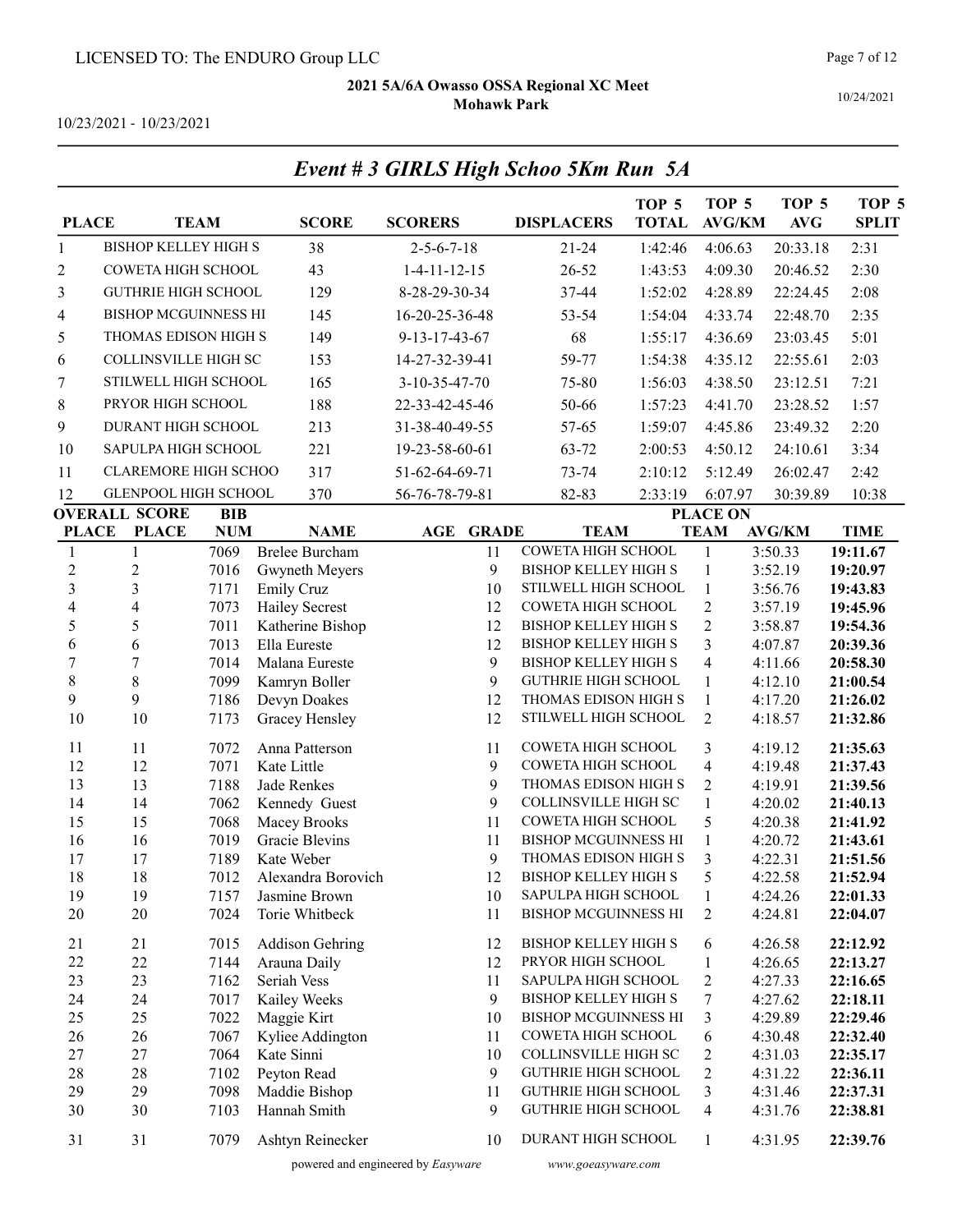10/23/2021 - 10/23/2021

|    | Event # 3 GIRLS High Schoo 5Km Run 5A |      |                         |    |                               |                |         |          |  |  |
|----|---------------------------------------|------|-------------------------|----|-------------------------------|----------------|---------|----------|--|--|
| 32 | 32                                    | 7063 | Caydence Leclercq       | 10 | <b>COLLINSVILLE HIGH SC</b>   | 3              | 4:36.30 | 23:01.50 |  |  |
| 33 | 33                                    | 7149 | Jaylin Vonwald          | 10 | PRYOR HIGH SCHOOL             | $\overline{c}$ | 4:36.51 | 23:02.56 |  |  |
| 34 | 34                                    | 7101 | Raley Hooper            | 9  | <b>GUTHRIE HIGH SCHOOL</b>    | 5              | 4:37.90 | 23:09.52 |  |  |
| 35 | 35                                    | 7174 | Allie Miller            | 9  | STILWELL HIGH SCHOOL          | 3              | 4:41.12 | 23:25.64 |  |  |
| 36 | 36                                    | 7018 | Emery Atchinson         | 10 | <b>BISHOP MCGUINNESS HI</b>   | 4              | 4:41.39 | 23:26.97 |  |  |
| 37 | 37                                    | 7100 | Cheyenne Gaymon         | 11 | <b>GUTHRIE HIGH SCHOOL</b>    | 6              | 4:41.52 | 23:27.63 |  |  |
| 38 | 38                                    | 7077 | Zoe Jones               | 10 | DURANT HIGH SCHOOL            | $\overline{c}$ | 4:41.81 | 23:29.08 |  |  |
| 39 | 39                                    | 7065 | Madison Stopp           | 9  | <b>COLLINSVILLE HIGH SC</b>   | 4              | 4:43.48 | 23:37.42 |  |  |
| 40 | 40                                    | 7076 | <b>Bradlin French</b>   | 12 | DURANT HIGH SCHOOL            | 3              | 4:43.58 | 23:37.92 |  |  |
| 41 | 41                                    | 7060 | <b>Brooke Bunch</b>     | 10 | COLLINSVILLE HIGH SC          | 5              | 4:44.76 | 23:43.83 |  |  |
| 42 | 42                                    | 7148 | Delanie Sherrer         | 9  | PRYOR HIGH SCHOOL             | 3              | 4:45.89 | 23:49.46 |  |  |
| 43 | 43                                    | 7190 | Elaina Workman          | 12 | THOMAS EDISON HIGH S          | 4              | 4:46.56 | 23:52.82 |  |  |
| 44 | 44                                    | 7097 | Gracie Ball             | 9  | <b>GUTHRIE HIGH SCHOOL</b>    | 7              | 4:47.14 | 23:55.72 |  |  |
| 45 | 45                                    | 7145 | Naia Poza               | 12 | PRYOR HIGH SCHOOL             | 4              | 4:49.22 | 24:06.12 |  |  |
| 46 | 46                                    | 7146 | Reeve Ross              | 10 | PRYOR HIGH SCHOOL             | 5              | 4:50.23 | 24:11.19 |  |  |
| 47 | 47                                    | 7170 | Mikalynn Camp           | 12 | STILWELL HIGH SCHOOL          | 4              | 4:51.07 | 24:15.37 |  |  |
| 48 | 48                                    | 7023 | Margot Knudtson         | 10 | <b>BISHOP MCGUINNESS HI</b>   | 5              | 4:51.88 | 24:19.40 |  |  |
| 49 | 49                                    | 7078 | Mallory Reed            | 11 | DURANT HIGH SCHOOL            | 4              | 4:51.93 | 24:19.67 |  |  |
| 50 | 50                                    | 7147 | Liv Sharp               | 10 | PRYOR HIGH SCHOOL             | 6              | 4:52.32 | 24:21.63 |  |  |
| 51 | 51                                    | 7058 | Emma Robinson           | 9  | CLAREMORE HIGH SCHOO          | -1             | 4:52.62 | 24:23.10 |  |  |
| 52 | 52                                    | 7070 | Cooper Hilton           | 10 | COWETA HIGH SCHOOL            | 7              | 4:53.04 | 24:25.22 |  |  |
| 53 | 53                                    | 7021 | Olivia Fosbenner        | 11 | <b>BISHOP MCGUINNESS HI</b>   | 6              | 4:53.35 | 24:26.78 |  |  |
| 54 | 54                                    | 7020 | Coffey Collier          | 9  | <b>BISHOP MCGUINNESS HI</b>   | 7              | 4:53.62 | 24:28.12 |  |  |
| 55 | 55                                    | 7074 | Ashlyn Bruce            | 10 | DURANT HIGH SCHOOL            | 5              | 5:00.04 | 25:00.20 |  |  |
| 56 | 56                                    | 7092 | Alicia Loza             | 12 | GLENPOOL HIGH SCHOOL          | $\mathbf{1}$   | 5:01.56 | 25:07.80 |  |  |
| 57 | 57                                    | 7075 | Sherlyn Jasso           | 10 | DURANT HIGH SCHOOL            | 6              | 5:03.22 | 25:16.10 |  |  |
| 58 | 58                                    | 7160 | Destinee Miller         | 10 | SAPULPA HIGH SCHOOL           | 3              | 5:04.91 | 25:24.57 |  |  |
| 59 | 59                                    | 7066 | Lexi Webb               | 10 | <b>COLLINSVILLE HIGH SC</b>   | 6              | 5:05.47 | 25:27.38 |  |  |
| 60 | 60                                    | 7158 | <b>Lindsey Dennison</b> | 10 | SAPULPA HIGH SCHOOL           | 4              | 5:06.92 | 25:34.62 |  |  |
| 61 | 61                                    | 7159 | Brigid Henderson        | 10 | SAPULPA HIGH SCHOOL           | 5              | 5:07.17 | 25:35.88 |  |  |
| 62 | 62                                    | 7054 | Natalie Bump            | 9  | <b>CLAREMORE HIGH SCHOO</b>   | $\overline{2}$ | 5:07.81 | 25:39.05 |  |  |
| 63 | 63                                    | 7156 | <b>Taylor Bilby</b>     | 10 | SAPULPA HIGH SCHOOL           | 6              | 5:08.62 | 25:43.13 |  |  |
| 64 | 64                                    | 7059 | Emily Wofford           | 12 | <b>CLAREMORE HIGH SCHOO 3</b> |                | 5:12.31 | 26:01.57 |  |  |
| 65 | 65                                    | 7080 | Allie Rowland           | 10 | DURANT HIGH SCHOOL            | 7              | 5:13.53 | 26:07.67 |  |  |
| 66 | 66                                    | 7150 | Caitlin White           | 9  | PRYOR HIGH SCHOOL             | 7              | 5:16.91 | 26:24.59 |  |  |
| 67 | 67                                    | 7184 | Mekenzie Blanchard      | 10 | THOMAS EDISON HIGH S          | 5              | 5:17.46 | 26:27.33 |  |  |
| 68 | 68                                    | 7187 | Lillian Gehres          | 12 | THOMAS EDISON HIGH S          | 6              | 5:22.22 | 26:51.14 |  |  |
| 69 |                                       | 7003 | Ariana Solorio          | 11 | ADA HIGH SCHOOL               | 1              | 5:23.74 | 26:58.71 |  |  |
| 70 | 69                                    | 7055 | Samantha Huggins        | 9  | <b>CLAREMORE HIGH SCHOO 4</b> |                | 5:24.52 | 27:02.64 |  |  |
| 71 | 70                                    | 7176 | Perla Velazquez         | 9  | STILWELL HIGH SCHOOL          | 5              | 5:24.97 | 27:04.88 |  |  |
| 72 | 71                                    | 7053 | <b>Tagen Provence</b>   | 11 | <b>CLAREMORE HIGH SCHOO 5</b> |                | 5:25.20 | 27:06.02 |  |  |
| 73 | 72                                    | 7161 | Makenzie Montgomery     | 10 | SAPULPA HIGH SCHOOL           | 7              | 5:26.05 | 27:10.29 |  |  |
| 74 | 73                                    | 7056 | Anika Miller            | 12 | CLAREMORE HIGH SCHOO 6        |                | 5:28.25 | 27:21.27 |  |  |
| 75 | 74                                    | 7057 | Kenedy Roach            | 11 | <b>CLAREMORE HIGH SCHOO 7</b> |                | 5:30.11 | 27:30.59 |  |  |
| 76 | 75                                    | 7175 | Jennifer Garay          | 12 | STILWELL HIGH SCHOOL          | 6              | 5:37.70 | 28:08.50 |  |  |
| 77 | 76                                    | 7089 | Makenna Hilburn         | 10 | GLENPOOL HIGH SCHOOL          | $\overline{2}$ | 5:46.07 | 28:50.36 |  |  |
| 78 | 77                                    | 7061 | Abby Edelman            | 10 | COLLINSVILLE HIGH SC          | 7              | 5:51.78 | 29:18.90 |  |  |
| 79 |                                       | 7001 | Isabella King           | 10 | ADA HIGH SCHOOL               | 2              | 6:00.07 | 30:00.38 |  |  |
| 80 |                                       | 7002 | Mikkiya Sloan           | 11 | ADA HIGH SCHOOL               | 3              | 6:00.65 | 30:03.28 |  |  |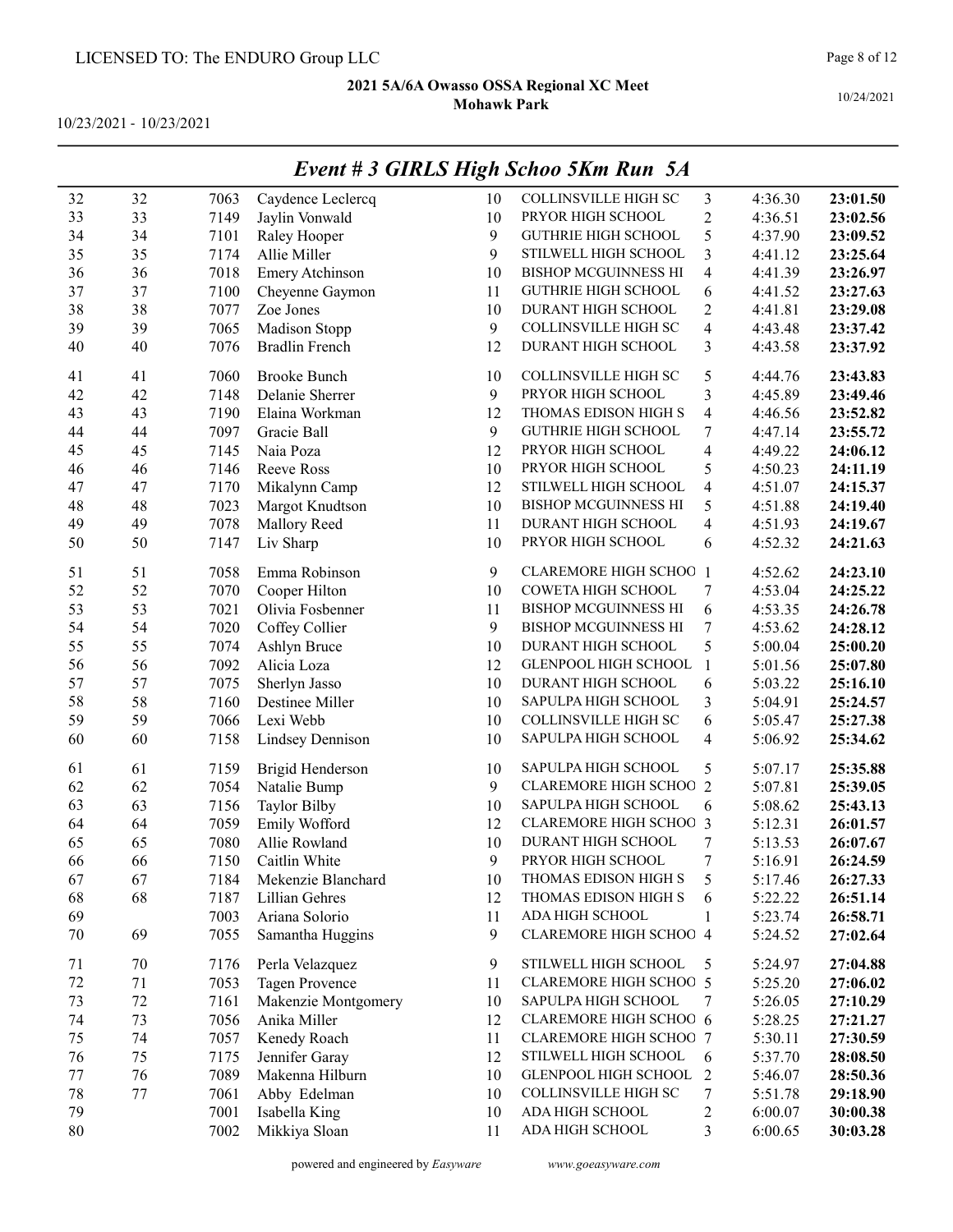10/24/2021

10/23/2021 - 10/23/2021

|    |    |      |                       |    | Event + 3 GINLS High Schoo 3Km Kun 3A |                |         |          |
|----|----|------|-----------------------|----|---------------------------------------|----------------|---------|----------|
| 81 |    | 7096 | Charmayne Shield      | 11 | <b>GROVE HIGH SCHOOL</b>              |                | 6:06.56 | 30:32.83 |
| 82 |    | 7095 | Peyton Goodeyon       | 9  | <b>GROVE HIGH SCHOOL</b>              | $\mathfrak{D}$ | 6:10.74 | 30:53.74 |
| 83 | 78 | 7091 | Sidney Knipe          | 9  | GLENPOOL HIGH SCHOOL                  | $\mathcal{R}$  | 6:12.27 | 31:01.35 |
| 84 |    | 7210 | Denise Jimenez        | 12 | WILL ROGERS HIGH SCH                  |                | 6:16.38 | 31:21.90 |
| 85 |    | 7191 | Jennifer Ponnequin    | 9  | <b>TULSA MEMORIAL HIGH</b>            |                | 6:22.72 | 31:53.64 |
| 86 | 79 | 7090 | Hannah Holmes         | 12 | GLENPOOL HIGH SCHOOL 4                |                | 6:30.63 | 32:33.16 |
| 87 | 80 | 7172 | Deadra Fixin          | 9  | STILWELL HIGH SCHOOL                  | -7             | 6:41.70 | 33:28.51 |
| 88 |    | 7206 | Mylie Arellano        | 11 | WILL ROGERS HIGH SCH                  | $\mathcal{D}$  | 6:45.47 | 33:47.37 |
| 89 | 81 | 7088 | Abigail Barnhart      | 12 | GLENPOOL HIGH SCHOOL 5                |                | 7:09.35 | 35:46.78 |
| 90 | 82 | 7093 | Angelina Munoz        | 9  | GLENPOOL HIGH SCHOOL 6                |                | 7:11.03 | 35:55.19 |
| 91 | 83 | 7094 | Cameron Price         | 9  | <b>GLENPOOL HIGH SCHOOL</b>           |                | 7:25.04 | 37:05.24 |
| 92 |    | 7211 | Hailee Weavel         | 10 | WILL ROGERS HIGH SCH                  | 3              | 8:28.37 | 42:21.88 |
| 93 |    | 7122 | Michelle Tenas Suarez | 10 | NATHAN HALE HIGH SCH                  |                | 8:32.61 | 42:43.05 |
| 94 |    | 7207 | Laura Mendoza         | 9  | WILL ROGERS HIGH SCH                  | $\overline{4}$ | 8:34.04 | 42:50.20 |

# Event # 3 GIRLS High Schoo 5Km Run 5A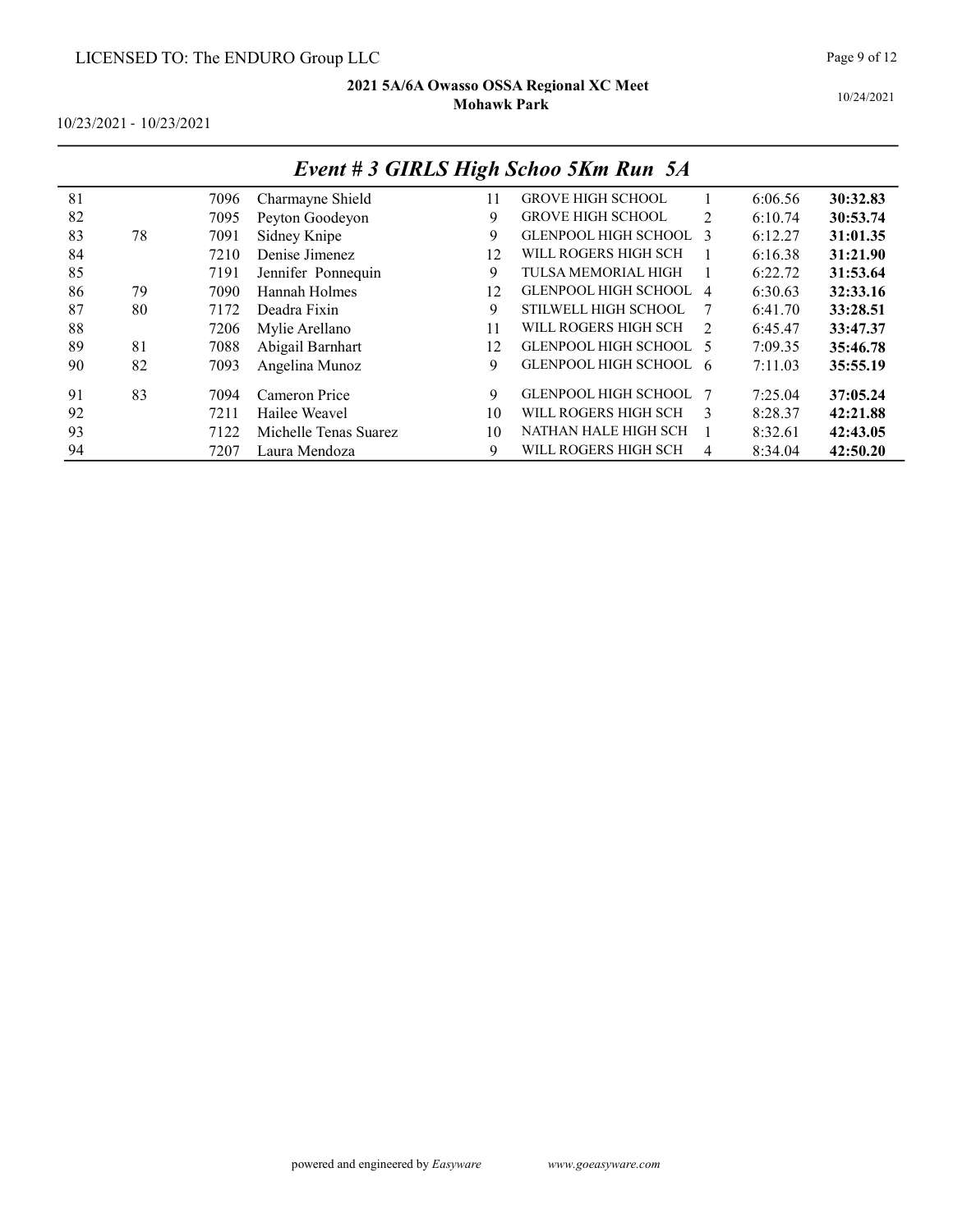Page 10 of 12

10/24/2021

10/23/2021 - 10/23/2021

| <b>PLACE</b>                     |                                                    | <b>TEAM</b>  | <b>SCORE</b>                 | <b>SCORERS</b>        | <b>DISPLACERS</b>                                | TOP <sub>5</sub><br><b>TOTAL</b> | TOP <sub>5</sub><br><b>AVG/KM</b> | TOP <sub>5</sub><br><b>AVG</b> | TOP <sub>5</sub><br><b>SPLIT</b> |
|----------------------------------|----------------------------------------------------|--------------|------------------------------|-----------------------|--------------------------------------------------|----------------------------------|-----------------------------------|--------------------------------|----------------------------------|
| $\mathbf{1}$                     | <b>BISHOP KELLEY HIGH S</b>                        |              | 61                           | 5-9-10-18-19          | 20-60                                            | 1:29:07                          | 4:06.63                           | 17:49.40                       | 0:54                             |
| 2                                | SAPULPA HIGH SCHOOL                                |              | 71                           | $2 - 3 - 7 - 26 - 33$ | 39-48                                            | 1:29:23                          | 4:50.12                           | 17:52.56                       | 1:55                             |
| 3                                | COWETA HIGH SCHOOL                                 |              | 98                           | 4-6-17-29-42          | 58-67                                            | 1:30:59                          | 4:09.30                           | 18:11.76                       | 2:01                             |
| 4                                | <b>GUTHRIE HIGH SCHOOL</b>                         |              | 102                          | 8-11-24-28-31         | $36 - 61$                                        | 1:31:48                          | 4:28.89                           | 18:21.62                       | 1:22                             |
| 5                                | THOMAS EDISON HIGH S                               |              | 126                          | 15-21-23-30-37        | 38-69                                            | 1:33:11                          | 4:36.69                           | 18:38.11                       | 1:00                             |
| 6                                | DURANT HIGH SCHOOL                                 |              | 170                          | 14-16-27-54-59        | 62-68                                            | 1:34:53                          | 4:45.86                           | 18:58.67                       | 2:10                             |
| 7                                | <b>BISHOP MCGUINNESS HI</b>                        |              | 182                          | 22-34-35-45-46        | 53-57                                            | 1:35:15                          | 4:33.74                           | 19:03.10                       | 0:50                             |
|                                  | COLLINSVILLE HIGH SC                               |              | 190                          | 13-32-44-49-52        | 80-84                                            |                                  |                                   | 19:02.58                       | 1:45                             |
| 8                                |                                                    |              |                              |                       |                                                  | 1:35:13                          | 4:35.12                           |                                |                                  |
| 9                                | PRYOR HIGH SCHOOL                                  |              | 208                          | $1-25-51-65-66$       | 79-82                                            | 1:36:07                          | 4:41.70                           | 19:13.31                       | 3:37                             |
| 10                               | <b>GROVE HIGH SCHOOL</b>                           |              | 267                          | 12-41-56-75-83        | 86-89                                            | 1:39:42                          | 3:59.28                           | 19:56.42                       | 3:54                             |
| 11                               | CLAREMORE HIGH SCHOO                               |              | 290                          | 40-43-63-71-73        | 77-85                                            | 1:40:42                          | 5:12.49                           | 20:08.44                       | 1:52                             |
| 12                               | ADA HIGH SCHOOL                                    |              | 337                          | 55-64-70-72-76        | 78-81                                            | 1:43:09                          | 4:07.54                           | 20:37.71                       | 1:18                             |
| 13                               | GLENPOOL HIGH SCHOOL                               |              | 366                          | 47-50-88-90-91        |                                                  | 1:52:03                          | 6:07.97                           | 22:24.55                       | 5:26                             |
| 14                               | WILL ROGERS HIGH SCH                               |              | 440                          | 74-87-92-93-94        | 95-96                                            | 2:01:22                          | 4:51.27                           | 24:16.36                       | 5:50                             |
|                                  | <b>OVERALL SCORE</b>                               | <b>BIB</b>   |                              |                       |                                                  |                                  | <b>PLACE ON</b>                   |                                |                                  |
| <b>PLACE</b>                     | <b>PLACE</b>                                       | <b>NUM</b>   | <b>NAME</b>                  | <b>AGE GRADE</b>      | <b>TEAM</b>                                      |                                  | <b>TEAM</b>                       | <b>AVG/KM</b>                  | <b>TIME</b>                      |
| 1                                | $\mathbf{1}$                                       | 7361         | Mason Pendley                | 12                    | PRYOR HIGH SCHOOL                                |                                  | $\mathbf{1}$                      | 3:22.29                        | 16:51.45                         |
| $\overline{2}$<br>$\overline{3}$ | $\overline{c}$                                     | 7375         | Mason Quinton                | 12                    | SAPULPA HIGH SCHOOL                              |                                  | $\mathbf{1}$                      | 3:24.23                        | 17:01.19                         |
| $\overline{\mathbf{4}}$          | $\overline{\mathbf{3}}$<br>$\overline{\mathbf{4}}$ | 7374<br>7278 | Evan Quinton<br>Avan Doeksen | 12<br>11              | SAPULPA HIGH SCHOOL<br>COWETA HIGH SCHOOL        |                                  | $\overline{2}$<br>$\mathbf{1}$    | 3:25.31<br>3:27.06             | 17:06.59<br>17:15.33             |
| 5                                | 5                                                  | 7228         | Ryan Brennan                 | 12                    | <b>BISHOP KELLEY HIGH S</b>                      |                                  | $\mathbf{1}$                      | 3:28.37                        | 17:21.89                         |
| 6                                | 6                                                  | 7281         | Kyle Newell                  | 11                    | COWETA HIGH SCHOOL                               |                                  | $\overline{2}$                    | 3:29.58                        | 17:27.91                         |
| $\overline{7}$                   | $\overline{7}$                                     | 7373         | Izsik Meza                   | 10                    | SAPULPA HIGH SCHOOL                              |                                  | 3                                 | 3:30.46                        | 17:32.32                         |
| $\,8$                            | 8                                                  | 7314         | Mason Mayer                  | 9                     | <b>GUTHRIE HIGH SCHOOL</b>                       |                                  | $\mathbf{1}$                      | 3:30.57                        | 17:32.86                         |
| 9                                | 9                                                  | 7229         | Dante Mack                   | 10                    | <b>BISHOP KELLEY HIGH S</b>                      |                                  | $\overline{c}$                    | 3:31.19                        | 17:35.97                         |
| 10                               | 10                                                 | 7232         | Anthony Tittjung             | 12                    | <b>BISHOP KELLEY HIGH S</b>                      |                                  | 3                                 | 3:32.51                        | 17:42.55                         |
| 11                               | 11                                                 | 7316         | Lance Sallee                 | 11                    | <b>GUTHRIE HIGH SCHOOL</b>                       |                                  | $\overline{2}$                    | 3:33.42                        | 17:47.14                         |
| 12                               | 12                                                 | 7307         | Jackson Kernan               | 11                    | <b>GROVE HIGH SCHOOL</b>                         |                                  | $\mathbf{1}$                      | 3:33.70                        | 17:48.53                         |
| 13                               | 13                                                 | 7274         | Aaron Shiever                | 12                    | <b>COLLINSVILLE HIGH SC</b>                      |                                  | $\mathbf{1}$                      | 3:33.90                        | 17:49.51                         |
| 14                               | 14                                                 | 7288         | Aiden Sager                  | 10                    | DURANT HIGH SCHOOL                               |                                  | $\mathbf{1}$                      | 3:36.53                        | 18:02.69                         |
| 15                               | 15                                                 | 7399         | Marlon Mcfalls               | 12                    | THOMAS EDISON HIGH S                             |                                  | $\mathbf{1}$                      | 3:36.60                        | 18:03.00                         |
| 16                               | 16                                                 | 7287         | Jacob Robison                | 11                    | DURANT HIGH SCHOOL                               |                                  | 2                                 | 3:36.79                        | 18:03.95                         |
| 17                               | 17                                                 | 7276         | Shane Borszich               | 11                    | COWETA HIGH SCHOOL                               |                                  | 3                                 | 3:37.25                        | 18:06.26                         |
| 18                               | 18                                                 | 7231         | Andrew Seneker               | 12                    | <b>BISHOP KELLEY HIGH S</b>                      |                                  | 4                                 | 3:37.99                        | 18:09.97                         |
| 19                               | 19                                                 | 7230         | Rowan Meyers                 | 9                     | <b>BISHOP KELLEY HIGH S</b>                      |                                  | 5                                 | 3:39.32                        | 18:16.63                         |
| 20                               | 20                                                 | 7227         | <b>Brody Adams</b>           | 12                    | <b>BISHOP KELLEY HIGH S</b>                      |                                  | 6                                 | 3:41.25                        | 18:26.28                         |
| 21                               | 21                                                 | 7396         | Zachary King                 | 10                    | THOMAS EDISON HIGH S                             |                                  | 2                                 | 3:42.17                        | 18:30.89                         |
| 22                               | 22                                                 | 7237         | Henry Ison                   | 11                    | BISHOP MCGUINNESS HI                             |                                  | $\mathbf{1}$                      | 3:42.50                        | 18:32.52                         |
| 23                               | 23                                                 | 7401         | Henry Zoellner               | 9                     | THOMAS EDISON HIGH S                             |                                  | 3                                 | 3:43.82                        | 18:39.11                         |
| 24                               | 24                                                 | 7313         | Jaxon Harden                 | 12                    | <b>GUTHRIE HIGH SCHOOL</b>                       |                                  | 3                                 | 3:44.02                        | 18:40.10                         |
| 25                               | 25                                                 | 7355         | Elias Brown                  | 12                    | PRYOR HIGH SCHOOL                                |                                  | 2                                 | 3:44.54                        | 18:42.70                         |
| 26                               | 26                                                 | 7371         | Kyle Haught                  | 9                     | SAPULPA HIGH SCHOOL                              |                                  | 4                                 | 3:45.14                        | 18:45.74                         |
| 27                               | 27                                                 | 7285         | Cory Hicks                   | 12                    | DURANT HIGH SCHOOL                               |                                  | 3                                 | 3:45.22                        | 18:46.12                         |
| 28<br>29                         | 28<br>29                                           | 7311<br>7280 | Waylon Ball<br>Jaron Meadows | 12<br>12              | <b>GUTHRIE HIGH SCHOOL</b><br>COWETA HIGH SCHOOL |                                  | 4<br>4                            | 3:46.45<br>3:46.56             | 18:52.25<br>18:52.80             |
|                                  |                                                    |              |                              |                       |                                                  |                                  |                                   |                                |                                  |

# Event # 4 BOYS High Schoo 5Km Run 5A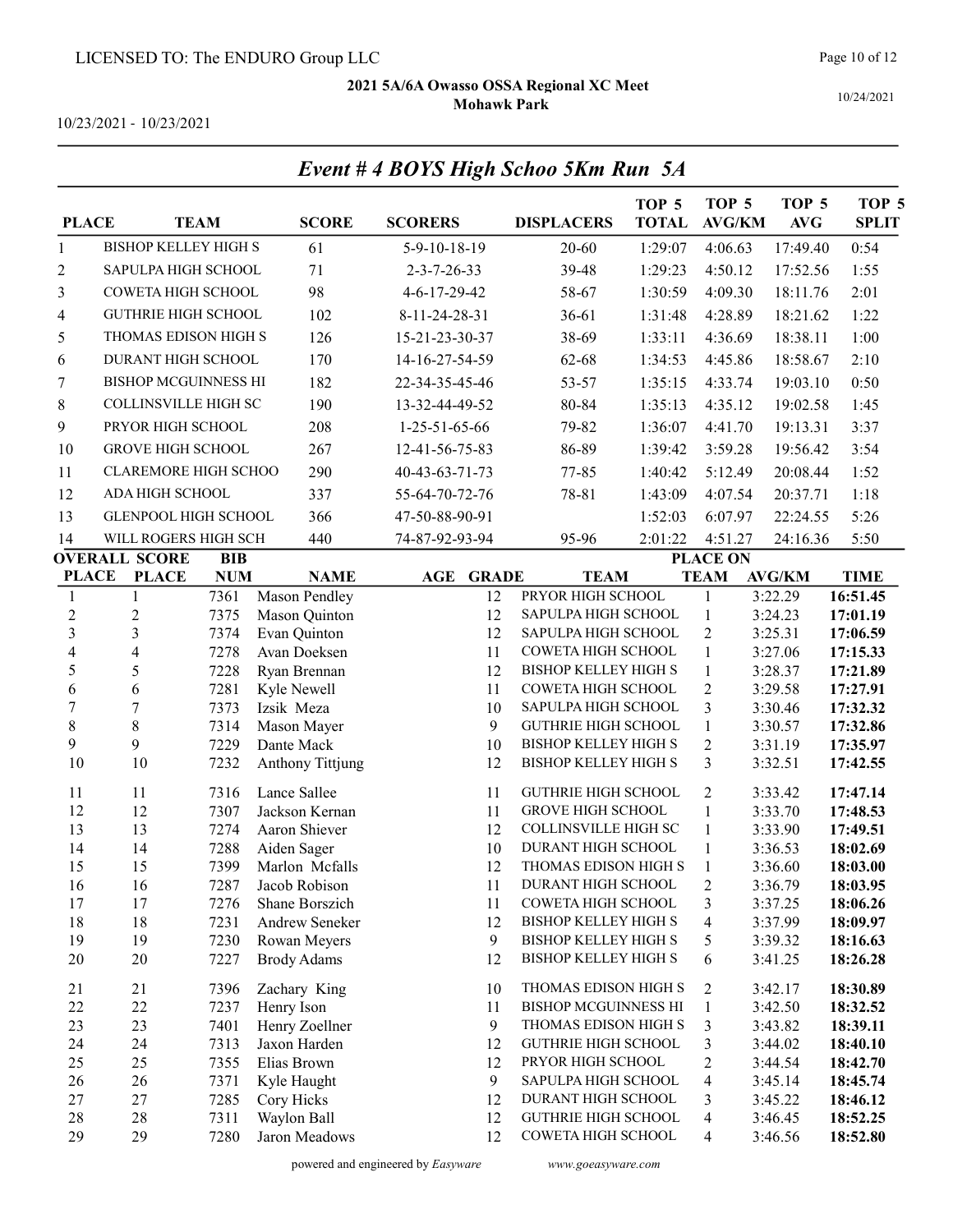10/23/2021 - 10/23/2021

|        |    |      |                       |    | $L$ <i>vent</i> $#$ DOTS High Schoo $3$ Km Kun $3A$ |                  |         |          |
|--------|----|------|-----------------------|----|-----------------------------------------------------|------------------|---------|----------|
| 30     | 30 | 7395 | Hank Fabian           | 11 | THOMAS EDISON HIGH S                                | $\overline{4}$   | 3:46.91 | 18:54.55 |
| 31     | 31 | 7315 | Dawson Sallee         | 10 | <b>GUTHRIE HIGH SCHOOL</b>                          | 5                | 3:47.15 | 18:55.75 |
| 32     | 32 | 7271 | Harry Henslick        | 11 | COLLINSVILLE HIGH SC                                | $\overline{c}$   | 3:47.28 | 18:56.44 |
| 33     | 33 | 7369 | Drake Geeteh          | 12 | SAPULPA HIGH SCHOOL                                 | 5                | 3:47.39 | 18:56.96 |
| 34     | 34 | 7236 | Andrew De Keratry     | 10 | <b>BISHOP MCGUINNESS HI</b>                         | $\boldsymbol{2}$ | 3:47.46 | 18:57.33 |
| 35     | 35 | 7239 | Will Leonard          | 11 | <b>BISHOP MCGUINNESS HI</b>                         | 3                | 3:48.20 | 19:01.01 |
| 36     | 36 | 7312 | Landen Dixon          | 9  | <b>GUTHRIE HIGH SCHOOL</b>                          | 6                | 3:48.38 | 19:01.90 |
| 37     | 37 | 7398 | Anthony Manipella     | 12 | THOMAS EDISON HIGH S                                | 5                | 3:48.60 | 19:03.02 |
| 38     | 38 | 7400 | Jacob Roby            | 11 | THOMAS EDISON HIGH S                                | 6                | 3:48.94 | 19:04.72 |
| 39     | 39 | 7372 | Jaxson Lary           | 11 | SAPULPA HIGH SCHOOL                                 | 6                | 3:49.22 | 19:06.11 |
| 40     | 40 | 7266 | Beau Newman           | 11 | <b>CLAREMORE HIGH SCHOO 1</b>                       |                  | 3:49.53 | 19:07.65 |
| 41     | 41 | 7308 | Jase Mcabee           | 10 | <b>GROVE HIGH SCHOOL</b>                            | $\overline{2}$   | 3:50.71 | 19:13.55 |
| 42     | 42 | 7282 | Samuel Wood           | 10 | COWETA HIGH SCHOOL                                  | 5                | 3:51.30 | 19:16.53 |
| 43     | 43 | 7262 | Aiden Boyd            | 12 | <b>CLAREMORE HIGH SCHOO 2</b>                       |                  | 3:51.44 | 19:17.23 |
| 44     | 44 | 7269 | Gabe Baughman         | 10 | <b>COLLINSVILLE HIGH SC</b>                         | 3                | 3:51.80 | 19:19.00 |
| 45     | 45 | 7235 | Nico Cuzalina         | 11 | <b>BISHOP MCGUINNESS HI</b>                         | $\overline{4}$   | 3:52.35 | 19:21.78 |
| 46     | 46 | 7238 | <b>Burke Johnson</b>  | 9  | <b>BISHOP MCGUINNESS HI</b>                         | 5                | 3:52.57 | 19:22.86 |
| 47     | 47 | 7300 | Cade McCall           | 11 | GLENPOOL HIGH SCHOOL                                | $\mathbf{1}$     | 3:53.37 | 19:26.86 |
| 48     | 48 | 7370 | Jackson Harwood       | 10 | SAPULPA HIGH SCHOOL                                 | 7                | 3:53.77 | 19:28.85 |
| 49     | 49 | 7273 | Marcus Ross           | 11 | <b>COLLINSVILLE HIGH SC</b>                         | $\overline{4}$   | 3:54.65 | 19:33.28 |
| 50     | 50 | 7303 | Kade Shields          | 10 | GLENPOOL HIGH SCHOOL                                | $\overline{2}$   | 3:54.70 | 19:33.54 |
| 51     | 51 | 7360 | <b>Carson Pendley</b> | 9  | PRYOR HIGH SCHOOL                                   | 3                | 3:54.89 | 19:34.49 |
| 52     | 52 | 7275 | Ethan Wilson          | 11 | COLLINSVILLE HIGH SC                                | 5                | 3:54.93 | 19:34.69 |
| 53     | 53 | 7234 | Nathan Coomes         | 12 | <b>BISHOP MCGUINNESS HI</b>                         | 6                | 3:56.04 | 19:40.21 |
| 54     |    | 7333 | Xailen Wilborne       | 10 | NATHAN HALE HIGH SCH                                | 1                | 3:56.38 | 19:41.90 |
| 55     | 54 | 7289 | Miguel Vazquez        | 12 | DURANT HIGH SCHOOL                                  | $\overline{4}$   | 3:57.47 | 19:47.37 |
| 56     |    | 7383 | Brayden George        | 9  | STILWELL HIGH SCHOOL                                | 1                | 3:57.57 | 19:47.85 |
| 57     | 55 | 7216 | Jose Palma            | 11 | ADA HIGH SCHOOL                                     | 1                | 3:57.70 | 19:48.53 |
| 58     | 56 | 7309 | Lane Stewart          | 10 | <b>GROVE HIGH SCHOOL</b>                            | $\mathfrak{Z}$   | 3:58.04 | 19:50.22 |
| 59     | 57 | 7240 | Marc Tawk             | 11 | <b>BISHOP MCGUINNESS HI</b>                         | 7                | 3:59.91 | 19:59.55 |
| 60     | 58 | 7277 | Max Clark             | 11 | COWETA HIGH SCHOOL                                  | 6                | 4:01.40 | 20:07.04 |
| 61     | 59 | 7286 | Andy Palmer           | 12 | DURANT HIGH SCHOOL                                  | 5                | 4:02.65 | 20:13.25 |
| 62     |    | 7385 | Dalton Keen           | 10 | STILWELL HIGH SCHOOL                                | $\overline{2}$   | 4:02.70 | 20:13.54 |
| 63     | 60 | 7233 | Will Vantrease        | 10 | <b>BISHOP KELLEY HIGH S</b>                         | 7                | 4:03.51 | 20:17.58 |
| 64     | 61 | 7317 | Tyler Waggoner        | 11 | <b>GUTHRIE HIGH SCHOOL</b>                          | $\boldsymbol{7}$ | 4:03.94 | 20:19.73 |
| 65     | 62 | 7283 | Jack Burrage          | 10 | DURANT HIGH SCHOOL                                  | 6                | 4:04.06 | 20:20.34 |
| 66     | 63 | 7264 | Brayden Frederick     | 9  | <b>CLAREMORE HIGH SCHOO 3</b>                       |                  | 4:04.12 | 20:20.63 |
| 67     | 64 | 7214 | Caden Mitchell        | 10 | ADA HIGH SCHOOL                                     | $\overline{c}$   | 4:04.34 | 20:21.71 |
| 68     | 65 | 7358 | Zeighn Kirby          | 9  | PRYOR HIGH SCHOOL                                   | $\overline{4}$   | 4:05.76 | 20:28.82 |
| 69     | 66 | 7357 | Colin Hodges          | 9  | PRYOR HIGH SCHOOL                                   | 5                | 4:05.82 | 20:29.13 |
| $70\,$ | 67 | 7279 | Conner Edmiston       | 9  | COWETA HIGH SCHOOL                                  | 7                | 4:06.95 | 20:34.76 |
| 71     | 68 | 7284 | Kobe Hernandez        | 12 | DURANT HIGH SCHOOL                                  | 7                | 4:07.24 | 20:36.24 |
| 72     | 69 | 7397 | Garrett Lamborn       | 10 | THOMAS EDISON HIGH S                                | $\tau$           | 4:08.39 | 20:41.98 |
| 73     | 70 | 7213 | Emilio Benton         | 10 | ADA HIGH SCHOOL                                     | 3                | 4:10.73 | 20:53.66 |
| 74     | 71 | 7263 | Andrew Brown          | 11 | <b>CLAREMORE HIGH SCHOO 4</b>                       |                  | 4:11.31 | 20:56.57 |
| 75     | 72 | 7217 | Saul Palma            | 12 | ADA HIGH SCHOOL                                     | $\overline{4}$   | 4:11.52 | 20:57.63 |
| 76     | 73 | 7268 | <b>Adrian Reyes</b>   | 10 | <b>CLAREMORE HIGH SCHOO 5</b>                       |                  | 4:12.03 | 21:00.16 |
| 77     | 74 | 7419 | Neri Canseco          | 10 | WILL ROGERS HIGH SCH                                | 1                | 4:12.94 | 21:04.71 |
| 78     |    | 7331 | Gael Garcia           | 10 | NATHAN HALE HIGH SCH                                | $\overline{2}$   | 4:13.10 | 21:05.53 |

## Event # 4 BOYS High Schoo 5Km Run 5A

10/24/2021

powered and engineered by Easyware www.goeasyware.com